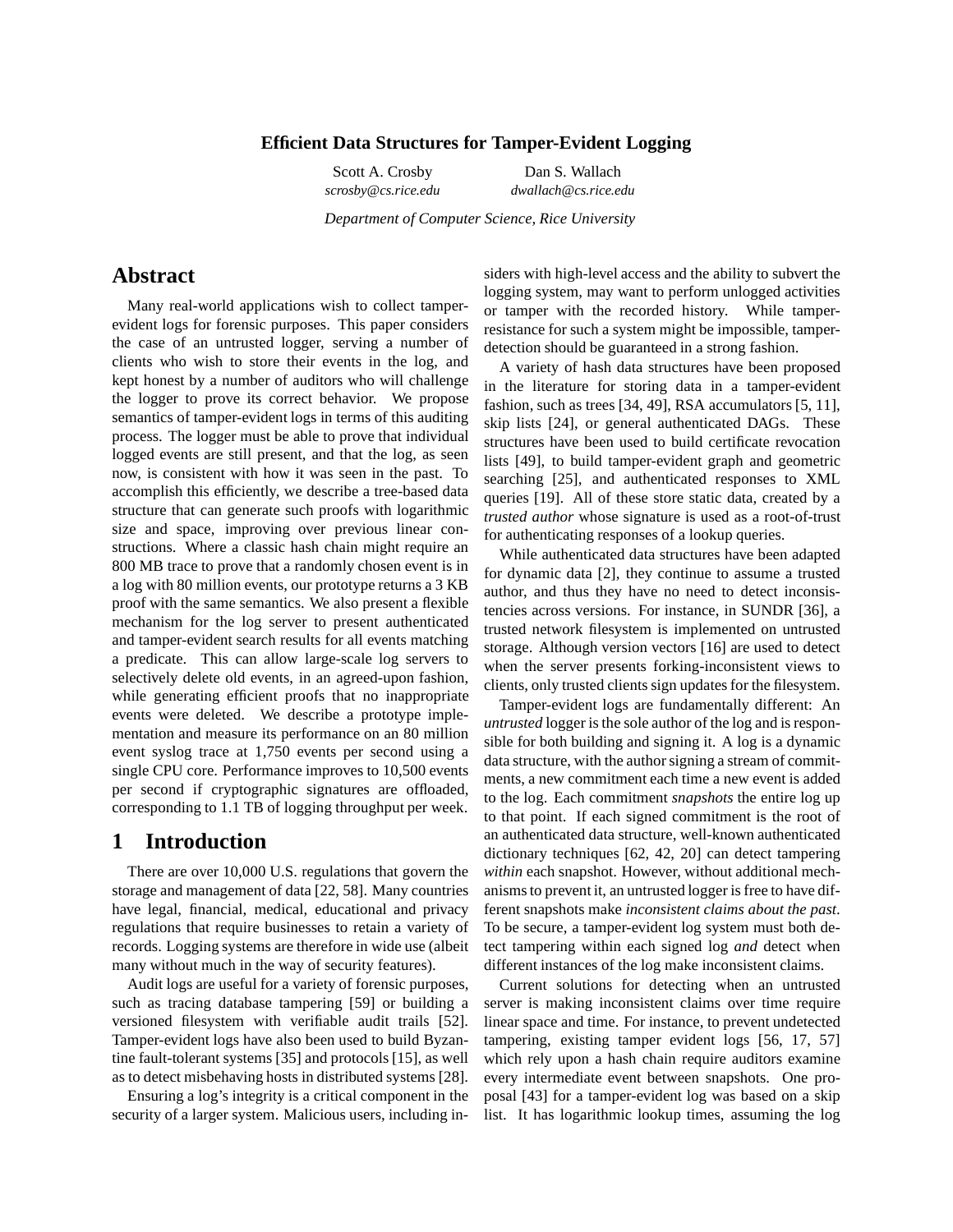is known to be internally consistent. However, proving internal consistency requires scanning the full contents of the log. (See Section 3.4 for further analysis of this.)

In the same manner, CATS [63], a network-storage service with strong accountability properties, snapshots the internal state, and only probabilistically detects tampering by auditing a subset of objects for correctness between snapshots. Pavlou and Snodgrass [51] show how to integrate tamper-evidence into a relational database, and can prove the existence of tampering, if suspected. Auditing these systems for consistency is expensive, requiring each auditor visit each snapshot to confirm that any changes between snapshots are authorized.

If an untrusted logger knows that a just-added event or returned commitment will not be audited, then any tampering with the added event or the events fixed by that commitment will be undiscovered, and, by definition, the log is not tamper-evident. To prevent this, *a tamperevident log requires frequent auditing*. To this end, we propose a tree-based history data structure, logarithmic for all auditing and lookup operations. Events may be added to the log, commitments generated, and audits may be performed independently of one another and at any time. No batching is used. Unlike past designs, we explicitly focus on how tampering will be discovered, through auditing, and we optimize the costs of these audits. Our *history tree* allows loggers to efficiently prove that the sequence of individual logs committed to, over time, make consistent claims about the past.

In Section 2 we present background material and propose semantics for tamper-evident logging. In Section 3 we present the history tree. In Section 4 we describe *Merkle aggregation*, a way to annotate events with attributes which can then be used to perform tamperevident queries over the log and *safe deletion* of events, allowing unneeded events to be removed in-place, with no additional trusted party, while still being able to prove that no events were improperly purged. Section 5 describes a prototype implementation for tamper-evident logging of syslog data traces. Section 6 discusses approaches for scaling the logger's performance. Related work is presented in Section 7. Future work and conclusions appear in Section 8.

# **2 Security Model**

In this paper, we make the usual cryptographic assumptions that an attacker cannot forge digital signatures or find collisions in cryptographic hash functions. Furthermore we are not concerned with protecting the secrecy of the logged events; this can be addressed with external techniques, most likely some form of encryption [50, 26, 54]. For simplicity, we assume a single monolithic log on a single host computer. Our goal is to detect tampering. It is impractical to prevent the destruction or alteration of digital records that are in the custody of a Byzantine logger. Replication strategies, outside the scope of this paper, can help ensure availability of the digital records [44].

Tamper-evidence requires auditing. If the log is never examined, then tampering cannot be detected. To this end, we divide a logging system into three logical entities many *clients* which generate events for appending to a log or history, managed on a centralized but totally untrusted *logger*, which is ultimately audited by one or more trusted *auditors*. We assume clients and auditors have very limited storage capacity while loggers are assumed to have unlimited storage. By auditing the published commitments and demanding proofs, auditors can be convinced that the log's integrity has been maintained. At least one auditor is assumed to be incorruptible. In our system, we distinguish between clients and auditors, while a single host could, in fact, perform both roles.

We must trust clients to behave correctly while they are following the event insertion protocol, but we trust clients nowhere else. Of course, a malicious client could insert garbage, but we wish to ensure that an event, once correctly inserted, cannot be undetectably hidden or modified, even if the original client is subsequently colluding with the logger in an attempt to tamper with old data.

To ensure these semantics, an untrusted logger must regularly prove its correct behavior to auditors and clients. *Incremental proofs*, demanded of the logger, prove that current commitment and prior commitment make consistent claims about past events. *Membership proofs* ask the logger to return a particular event from the log along with a proof that the event is consistent with the current commitment. Membership proofs may be demanded by clients after adding events or by auditors verifying that older events remain correctly stored by the logger. These two styles of proofs are sufficient to yield tamper-evidence. As any vanilla lookup operation may be followed by a request for proof, the logger must behave faithfully or risk its misbehavior being discovered.

#### **2.1 Semantics of a tamper evident history**

We now formalize our desired semantics for secure histories. Each time an event *X* is sent to the logger, it assigns an index *i* and appends it to the log, generating a version- $i$  commitment  $C_i$  that depends on all of the events to-date,  $X_0 \ldots X_i$ . The commitment  $C_i$  is bound to its version number *i*, signed, and published.

Although the stream of histories that a logger commits to  $(C_0 \ldots C_i, C_{i+1}, C_{i+2} \ldots)$  are supposed to be mutuallyconsistent, each commitment fixes an *independent* history. Because histories are not known, a priori, to be consistent with one other, we will use primes (′ ) to distinguish between different histories and the events contained within them. In other words, the events in log  $C_i$  (i.e., those committed by commitment  $C_i$ ) are  $X_0 \ldots X_i$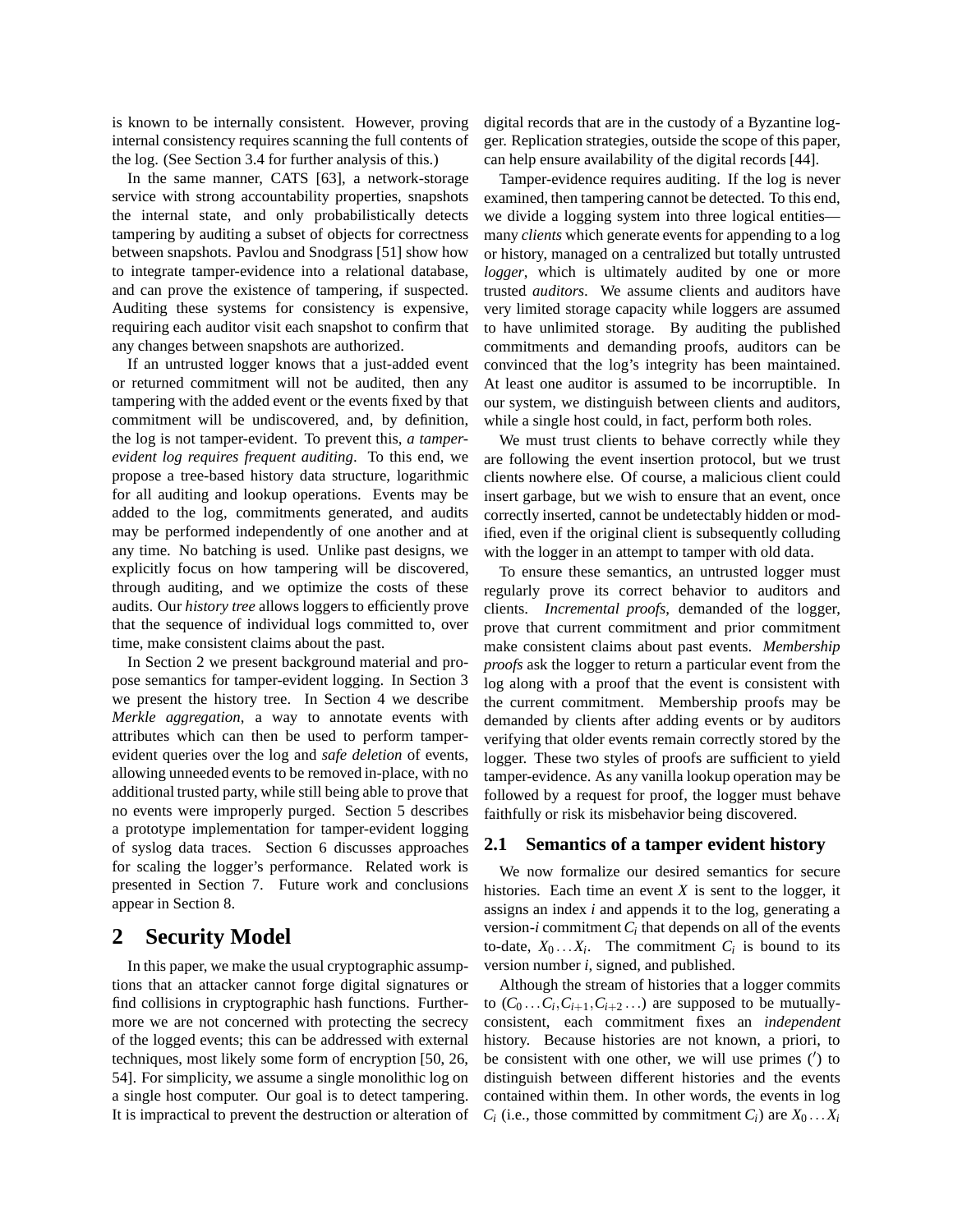and the events in log  $C'_j$  are  $X'_0 \ldots X'_j$ , and we will need to **2.3 Definition: tamper evident history** prove their correspondence.

#### **2.1.1 Membership auditing**

Membership auditing is performed both by clients, verifying that new events are correctly inserted, and by auditors, investigating that old events are still present and unaltered. The logger is given an event index *i* and a commitment  $C_j$ ,  $i \leq j$  and is required to return the *i*th element in the log,  $X_i$ , and a proof that  $C_j$  implies  $X_i$  is the *i*th event in the log.

#### **2.1.2 Incremental auditing**

While a verified membership proof shows that an event was logged correctly in *some* log, represented by its commitment  $C_j$ , additional work is necessary to verify that the sequence of logs committed by the logger is consistent over time. In *incremental auditing*, the logger is given two commitments  $C_j$  and  $C'_k$ , where  $j \leq k$ , and is required to prove that the two commitments make consistent claims about past events. A verified incremental proof demonstrates that  $X_a = X'_a$  for all  $a \in [0, j]$ . Once verified, the auditor knows that  $C_j$  and  $C'_k$  commit to the same shared history, and the auditor can safely discard*C<sup>j</sup>* .

A dishonest logger may attempt to tamper with its history by rolling back the log, creating a new fork on which it inserts new events, and abandoning the old fork. Such tampering will be caught if the logging system satisfies *historical consistency* (see Section 2.3) and by a logger's inability to generate an incremental proof between commitments on different (and inconsistent) forks when challenged.

#### **2.2 Client insertion protocol**

Once clients receive commitments from the logger after inserting an event, they must immediately redistribute them to auditors. This prevents the clients from subsequently colluding with the logger to roll back or modify their events. To this end, we need a mechanism, such as a gossip protocol, to distribute the signed commitments from clients to multiple auditors. It's unnecessary for every auditor to audit every commitment, so long as some auditor audits every commitment. (We further discuss tradeoffs with other auditing strategies in Section 3.1.)

In addition, in order to deal with the logger presenting different views of the log to different auditors and clients, auditors must obtain and reconcile commitments received from multiple clients or auditors, perhaps with the gossip protocol mentioned above. Alternatively the logger may publish its commitment in a public fashion so that all auditors receive the same commitment [27]. All that matters is that auditors have access to a diverse collection of commitments and demand incremental proofs to verify that the logger is presenting a consistent view.

We now define a tamper-evident history system as a five-tuple of algorithms:

- $H$ .ADD( $X$ )  $\rightarrow$   $C_j$ . Given an event *X*, appends it to the history, returning a new commitment.
- $H.\text{INCR}.\text{GEN}(C_i, C_j) \rightarrow P$ . Generates an incremental proof between  $C_i$  and  $C_j$ , where  $i \leq j$ .
- $H$ .MEMBERSHIP.GEN $(i, C_i) \rightarrow (P, X_i)$ . Generates a membership proof for event *i* from commitment *C<sup>j</sup>* , where  $i \leq j$ . Also returns the event,  $X_i$ .
- *P*.INCR.  $VF(C_i', C_j) \rightarrow \{\top, \bot\}$ . Checks that *P* proves that *C*<sub>*j*</sub> fixes every entry fixed by *C*<sup> $\prime$ </sup><sub>*i*</sub> (where *i*  $\leq$  *j*). Outputs ⊤ if no divergence has been detected.
- $P$ .MEMBERSHIP.  $VF(i, C_j, X'_i) \rightarrow \{\top, \bot\}$ . Checks that *P* proves that event  $X_i'$  is the *i*'th event in the log defined by  $C_i$  (where  $i \leq j$ ). Outputs ⊤ if true.

The first three algorithms run on the logger and are used to append to the log *H* and to generate *proofs P*. Auditors or clients verify the proofs with algorithms {INCR.VF, MEMBERSHIP.VF}. Ideally, the proof *P* sent to the auditor is more concise than retransmitting the full history *H*. Only commitments need to be signed by the logger. Proofs do not require digital signatures; either they demonstrate consistency of the commitments and the contents of an event or they don't. With these five operations, we now define "tamper evidence" as a system satisfying:

**Historical Consistency** If we have a valid incremental proof between two commitments  $C_j$  and  $C_k$ , where  $j \leq k$ , (P.INCR.VF( $C_j$ , $C_k$ )  $\rightarrow \top$ ), and we have a valid membership proof  $P'$  for the event  $X'_i$ , where  $i \leq j$ , in the  $\log$  fixed by  $C_j$  (i.e.,  $P'$ .MEMBERSHIP.VF $(i, C_j, X'_i) \rightarrow \top$ ) and a valid membership proof for  $X_i''$  in the log fixed by  $C_k$  (i.e.,  $P''$ . MEMBERSHIP.  $VF(i, C_k, X''_i) \rightarrow \top$ ), then  $X_i'$  must equal  $X_i''$ . (In other words, if two commitments commit consistent histories, then they must both fix the same events for their shared past.)

#### **2.4 Other threat models**

**Forward integrity** Classic tamper-evident logging uses a different threat model, forward integrity [4]. The forward integrity threat model has two entities: clients who are fully trusted but have limited storage, and loggers who are assumed to be honest until suffering a Byzantine failure. In this threat model, the logger must be prevented from undetectably tampering with events logged prior to the Byzantine failure, but is allowed to undetectably tamper with events logged after the Byzantine failure.

Although we feel our threat model better characterizes the threats faced by tamper-evident logging, our history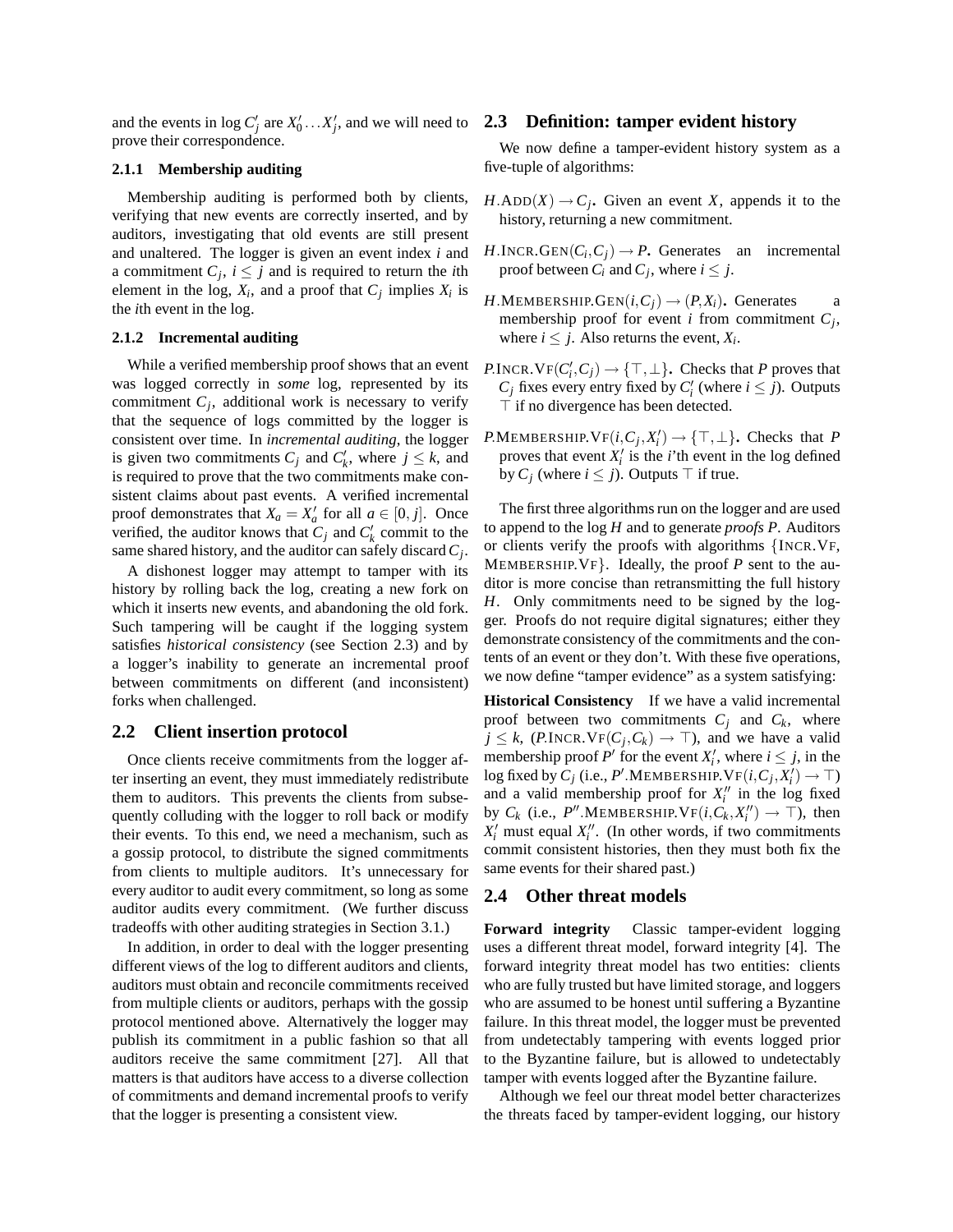tree and the semantics for tamper-evident logging are applicable to this alternative threat model with only minor changes. Under the semantics of forward-integrity, membership auditing just-added events is unnecessary because tamper-evidence only applies to events occurring before the Byzantine failure. Auditing a just-added event is unneeded if the Byzantine failure hasn't happened and irrelevant afterwards. Incremental auditing is still necessary. A client must incrementally audit received commitments to prevent a logger from tampering with events occurring before a Byzantine failure by rolling back the log and creating a new fork. Membership auditing is required to look up and examine old events in the log.

Itkis [31] has a similar threat model. His design exploited the fact that if a Byzantine logger attempts to roll back its history to before the Byzantine failure, the history must fork into two parallel histories. He proposed a procedure that tested two commitments to detect divergence without online interaction with the logger and proved an  $O(n)$  lower bound on the commitment size. We achieve a tighter bound by virtue of the logger cooperating in the generation of these proofs.

**Trusted hardware** Rather than relying on auditing, an alternative model is to rely on the logger's hardware itself to be tamper-resistant [58, 1]. Naturally, the security of these systems rests on protecting the trusted hardware and the logging system against tampering by an attacker with complete physical access. Although our design could certainly use trusted hardware as an auditor, cryptographic schemes like ours rest on simpler assumptions, namely the logger can and must prove it is operating correctly.

## **3 History tree**

We now present our new data structure for representing a tamper-evident history. We start with a Merkle tree [46], which has a long history of uses for authenticating static data. In a Merkle tree, data is stored at the leaves and the hash at the root is a tamper-evident summary of the contents. Merkle trees support logarithmic path lengths from the root to the leaves, permitting efficient random access. Although Merkle trees are a well-known tamper-evident data structure and our use is straightforward, the novelty in our design is in using a versioned computation of hashes over the Merkle tree to efficiently prove that different log snapshots, represented by Merkle trees, with *distinct* root hashes, make consistent claims about the past.

A filled history tree of depth *d* is a binary Merkle hash tree, storing  $2^d$  events on the leaves. Interior nodes,  $I_{i,r}$  are identified by their index *i* and layer *r*. Each leaf node *Ii*,0, at layer 0, stores event *X<sup>i</sup>* . Interior node *Ii*,*<sup>r</sup>* has left child  $I_{i,r-1}$  and right child  $I_{i+2^{r-1},r-1}$ . (Figures 1 through 3 demonstrate this numbering scheme.) When a tree is not full, subtrees containing no events are



**Figure 1:** A version 2 history with commitment  $C'_2 = I'_{0,3}$ .



**Figure 2:** A version 6 history with commitment  $C''_6 = I''_{0,3}$ .



**Figure 3:** An incremental proof *P* between a version 2 and version 6 commitment. Hashes for the circled nodes are included in the proof. Other hashes can be derived from their children. Circled nodes in Figures 1 and 2 must be shown to be equal to the corresponding circled nodes here.

represented as  $\Box$ . This can be seen starting in Figure 1, a version-2 tree having three events. Figure 2 shows a version-6 tree, adding four additional events. Although the trees in our figures have a depth of 3 and can store up to 8 leaves, our design clearly extends to trees with greater depth and more leaves.

Each node in the history tree is *labeled* with a cryptographic hash which, like a Merkle tree, fixes the contents of the subtree rooted at that node. For a leaf node, the label is the hash of the event; for an interior node, the label is the hash of the concatenation of the labels of its children.

An interesting property of the history tree is the ability to efficiently reconstruct old versions or *views* of the tree. Consider the history tree given in Figure 2. The logger could reconstruct  $C_2''$  analogous to the version-2 tree in Figure 1 by pretending that nodes  $I''_{4,2}$  and  $X''_3$  were  $\Box$  and then recomputing the hashes for the interior nodes and the root. If the reconstructed  $C''_2$  matched a previously advertised commitment  $C_2'$ , then both trees must have the same contents and commit the same events.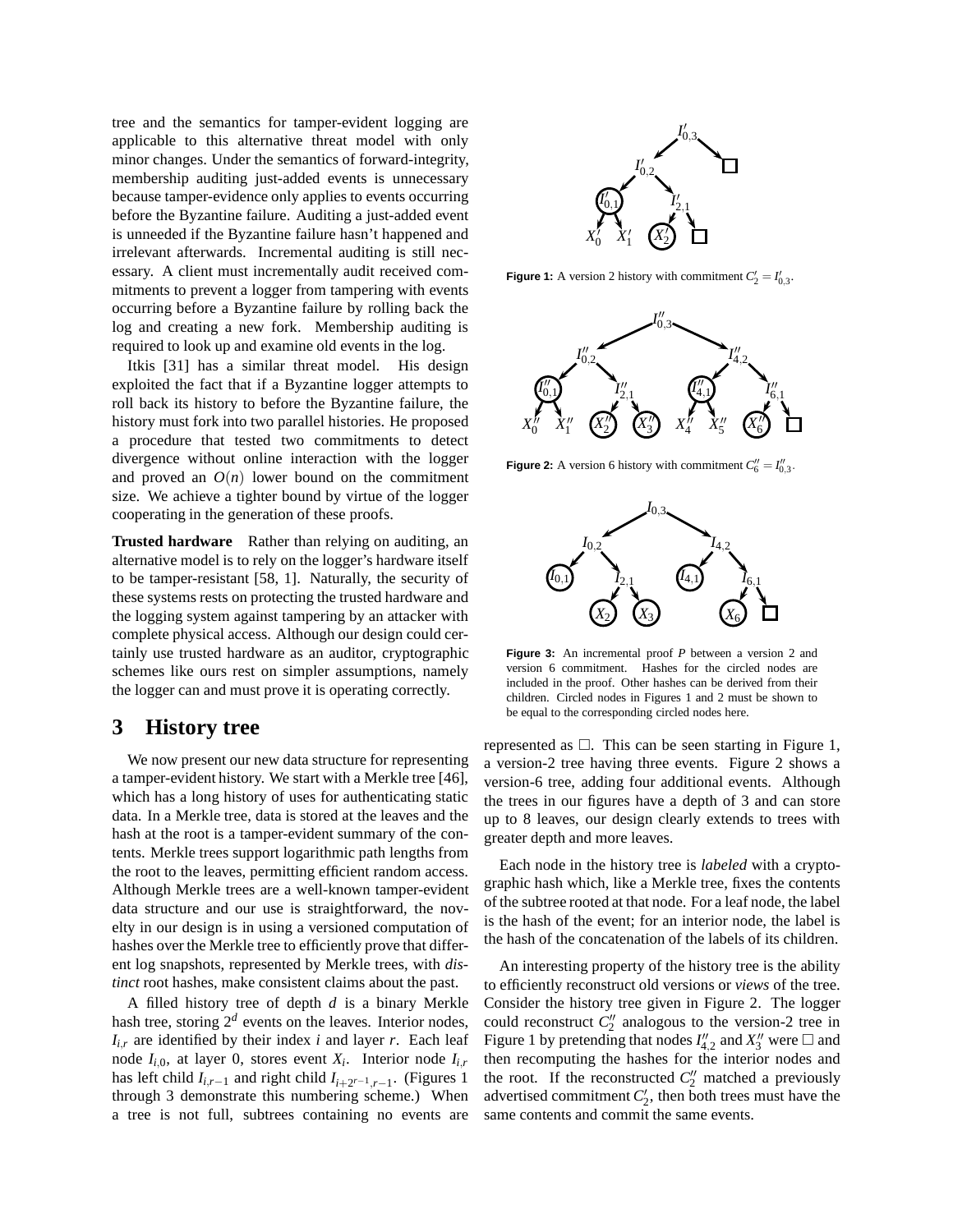

**Figure 4:** Graphical notation for a history tree analogous to the proof in Figure 3. Solid discs represent hashes included in the proof. Other nodes are not included. Dots and open circles represent values that can be recomputed from the values below them; dots may change as new events are added while open circles will not. Grey circle nodes are unnecessary for the proof.

This forms the intuition of how the logger generates an incremental proof  $P$  between two commitments,  $C_2'$  and  $C_6^{\prime\prime}$ . Initially, the auditor only possesses commitments  $C_2^{\prime}$ and  $C''_6$ ; it does not know the underlying Merkle trees that these commitments fix. The logger must show that both histories commit the same events, i.e.,  $X_0'' = X_0', X_1'' = X_1',$ and  $X_2'' = X_2'$ . To do this, the logger sends a *pruned tree P* to the auditor, shown in Figure 3. This pruned tree includes just enough of the full history tree to compute the commitments  $C_2$  and  $C_6$ . Unnecessary subtrees are *elided* out and replaced with *stubs*. Events can be either included in the tree or replaced by a stub containing their hash. Because an incremental proof involves *three* history trees, the trees committed by  $C_2'$  and  $C_6''$  with unknown contents and the pruned tree *P*, we distinguish them by using a different number of primes (′ ).

From *P*, shown in Figure 3, we reconstruct the corresponding root commitment for a version-6 tree,  $C_6$ . We recompute the hashes of interior nodes based on the hashes of their children until we compute the hash for node  $I_0$ <sub>3</sub>, which will be the commitment  $C_6$ . If  $C''_6 = C_6$  then the corresponding nodes, circled in Figures 2 and 3, in the pruned tree *P* and the implicit tree committed by  $C_6''$  must match.

Similarly, from *P*, shown in Figure 3, we can reconstruct the version-2 commitment  $C_2$  by pretending that the nodes  $X_3$  and  $I_{4,2}$  are  $\Box$  and, as before, recomputing the hashes for interior nodes up to the root. If  $C_2' = C_2$ , then the corresponding nodes, circled in Figures 1 and 3, in the pruned tree  $P$  and the implicit tree committed by  $C'_{2}$  must match, or  $I'_{0,1} = I_{0,1}$  and  $X'_{2} = X_{2}$ .

If the events committed by  $C_2'$  and  $C_6''$  are the same as the events committed by *P*, then they must be equal; we can then conclude that the tree committed by  $C_6''$  is consistent with the tree committed by  $C_2'$ . By this we mean that the history trees committed by  $C_2'$  and  $C_6''$ both commit the same events, or  $X_0'' = X_0'$ ,  $X_1'' = X_1'$ , and  $X_2'' = X_2'$ , even though the events  $X_0'' = X_0'$ ,  $X_1'' = X_1'$ ,  $X_4''$ , and  $X''_5$  are unknown to the auditor.

#### **3.1 Is it safe to skip nodes during an audit?**

In the pruned tree in Figure 3, we omit the events fixed by  $I_{0,1}$ , yet we still preserve the semantics of a tamper-evident log. Even though these earlier events may not be sent to the auditor, they are still fixed by the unchanged hashes above them in the tree. Any attempted tampering will be discovered in future incremental or membership audits of the skipped events. With the history tree, auditors only receive the portions of the history they need to audit the events they have chosen to audit. Skipping events makes it possible to conduct a variety of selective audits and offers more flexibility in designing auditing policies.

Existing tamper-evident log designs based on a classic hash-chain have the form  $C_i = H(C_{i-1} || X_i), C_{-1} = \square$  and do not permit events to be skipped. With a hash chain, an incremental or membership proof between two commitments or between an event and a commitment must include *every* intermediate event in the log. In addition, because intermediate events cannot be skipped, each auditor, or client acting as an auditor, must eventually receive every event in the log. Hash chaining schemes, as such, are only feasible with low event volumes or in situations where every auditor is already receiving every event.

When membership proofs are used to investigate old events, the ability to skip nodes can lead to dramatic reductions in proof size. For example, in our prototype described in Section 5, in a log of 80 million events, our history tree can return a complete proof for any randomly chosen event in 3100 bytes. In a hash chain, where intermediate events cannot be skipped, an average of 40 million hashes would be sent.

**Auditing strategies** In many settings, it is possible that not every auditor will be interested in every logged event. Clients may not be interested in auditing events inserted or commitments received by other clients. One could easily imagine scenarios where a single logger is shared across many organizations, each only incentivized to audit the integrity of its own data. These organizations could run their own auditors, focusing their attention on commitments from their own clients, and only occasionally exchanging commitments with other organizations to ensure no forking has occurred. One can also imagine scenarios where independent accounting firms operate auditing systems that run against their corporate customers' log servers.

The log remains tamper-evident if clients gossip their received commitments from the logger to at least one honest auditor who uses it when demanding an incremental proof. By not requiring that every commitment be audited by every auditor, the total auditing overhead across all auditors can be proportional to the total number of events in the log—far cheaper than the number of events times the number of auditors as we might otherwise require.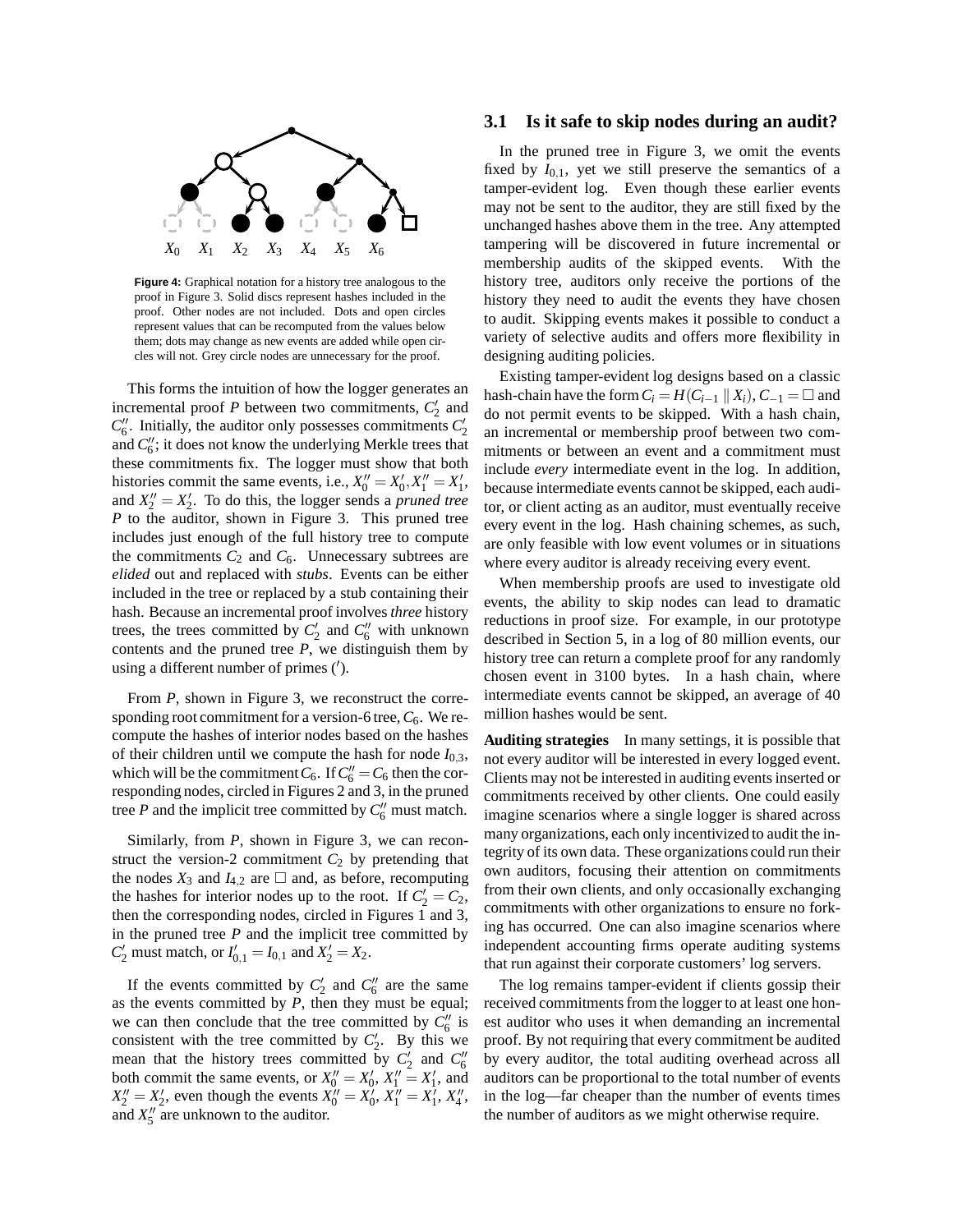$$
A_{i,0}^{\nu} = \left\{ H(0 \parallel X_i) \quad \text{if } \nu \ge i \right\} \tag{1}
$$

$$
A_{i,r}^{\nu} = \begin{cases} H(1 \, \| A_{i,r-1}^{\nu} \| \Box) & \text{if } \nu < i+2^{r-1} \\ H(1 \, \| A_{i,r-1}^{\nu} \| A_{i+2^{r-1},r-1}^{\nu}) & \text{if } \nu \ge i+2^{r-1} \end{cases} \tag{2}
$$

$$
C_n = A_{0,d}^n \tag{3}
$$

$$
A_{i,r}^{\nu} \equiv \text{FH}_{i,r} \qquad \text{whenever } \nu \ge i + 2^r - 1 \tag{4}
$$

**Figure 5:** Recurrence for computing hashes.

Skipping nodes offers other time-security tradeoffs. Auditors may conduct audits probabilistically, selecting only a subset of incoming commitments for auditing. If a logger were to regularly tamper with the log, its odds of remaining undetected would become vanishingly small.

#### **3.2 Construction of the history tree**

Now that we have an example of how to use a treebased history, we will formally define its construction and semantics. A version-*n* history tree stores  $n+1$  events,  $X_0 \ldots X_n$ . Hashes are computed over the history tree in a manner that permits the reconstruction of the hashes of interior nodes of older versions or *views*. We denote the hash on node  $I_{i,r}$  by  $A_{i,r}^{\nu}$  which is parametrized by the node's index, layer and view being computed. A version-*v* view on a version-*n* history tree reconstructs the hashes on interior nodes for a version-*v* history tree that only included events  $X_0 \dots X_\nu$ . When  $\nu = n$ , the reconstructed root commitment is  $C_n$ . The hashes are computed with the recurrence defined in Figure 5.

A history tree can support arbitrary size logs by increasing the depth when the tree fills (i.e.,  $n = 2<sup>d</sup> - 1$ ) and defining  $d = \lceil \log_2(n+1) \rceil$ . The new root, one level up, is created with the old tree as its left child and an empty right child where new events can be added. For simplicity in our illustrations and proofs, we assume a tree with fixed depth *d*.

Once a given subtree in the history tree is complete and has no more slots to add events, the hash for the root node of that subtree is *frozen* and will not change as future events are added to the log. The logger caches these frozen hashes (i.e., the hashes of frozen nodes) into FH*i*,*<sup>r</sup>* to avoid the need to recompute them. By exploiting the frozen hash cache, the logger can recompute  $A_{i,r}^v$  for any node with at most  $O(d)$  operations. In a version-*n* tree, node  $I_{i,r}$  is frozen when  $n \geq i + 2^r - 1$ . When inserting a new event into the log,  $O(1)$  expected case and  $O(d)$ worse case nodes will become frozen. (In Figure 1, node  $I'_{0,1}$  is frozen. If event  $X_3$  is added, nodes  $I'_{2,1}$  and  $I'_{0,2}$  will become frozen.)

Now that we have defined the history tree, we will describe the incremental proofs generated by the logger. Figure 4 abstractly illustrates a pruned tree equivalent to



**Figure 6:** A proof skeleton for a version-6 history tree.

the proof given in Figure 3, representing an incremental proof from  $C_2$  to  $C_6$ . Dots represent unfrozen nodes whose hashes are computed from their children. Open circles represent frozen nodes which are not included in the proof because their hashes can be recomputed from their children. Solid discs represent frozen nodes whose inclusion is necessary by being leaves or stubs. Grayed out nodes represent elided subtrees that are not included in the pruned tree. From this pruned tree and equations (1)-(4) (shown in Figure 5) we can compute  $C_6 = A_{0,3}^6$ *and* a commitment from an earlier version-2 view,  $A_{0,3}^2$ .

This pruned tree is incrementally built from a *proof skeleton*, seen in Figure 6—the minimum pruned tree of a version-6 tree consisting only of frozen nodes. The proof skeleton for a version-*n* tree consists of frozen hashes for the left siblings for the path from  $X_n$  to the root. From the included hashes and using equations (1)-(4), this proof skeleton suffices to compute  $C_6 = A_{0,3}^6$ .

From Figure 6 the logger incrementally builds Figure 4 by splitting frozen interior nodes. A node is split by including its children's hashes in the pruned tree instead of itself. By recursively splitting nodes on the path to a leaf, the logger can *include* that leaf in the pruned tree. In this example, we split nodes  $I_{0,2}$  and  $I_{2,1}$ . For each commitment  $C_i$  that is to be reconstructable in an incremental proof the pruned tree *P* must include a path to the event  $X_i$ . The same algorithm is used to generate the membership proof for an event *X<sup>i</sup>* .

Given these constraints, we can now define the five history operations in terms of the equations in Figure 5.

- $H$ .ADD $(X) \rightarrow C_n$ . Event is assigned the next free slot, *n*.  $C_n$  is computed by equations (1)-(4).
- $H.\text{INCR.GEN}(C_i, C_j) \rightarrow P$ . The pruned tree *P* is a version-*j* proof skeleton including a path to *X<sup>i</sup>* .
- *H*.MEMBERSHIP.GEN $(i, C_i) \rightarrow (P, X_i)$ . The pruned tree *P* is a version-*j* proof skeleton including a path to *X<sup>i</sup>* .
- *P*.INCR.VF $(C_i'', C_j') \rightarrow \{\top, \bot\}$ . From *P* apply equations (1)-(4) to compute  $A_{0,d}^i$  and  $A_0^j$  $_{0,d}^J$ . This can only be done if *P* includes a path to the leaf  $X_i$ . Return  $\top$  if  $C_i'' = A_{0,d}^i$  and  $C_j' = A_0^j$ 0,*d* .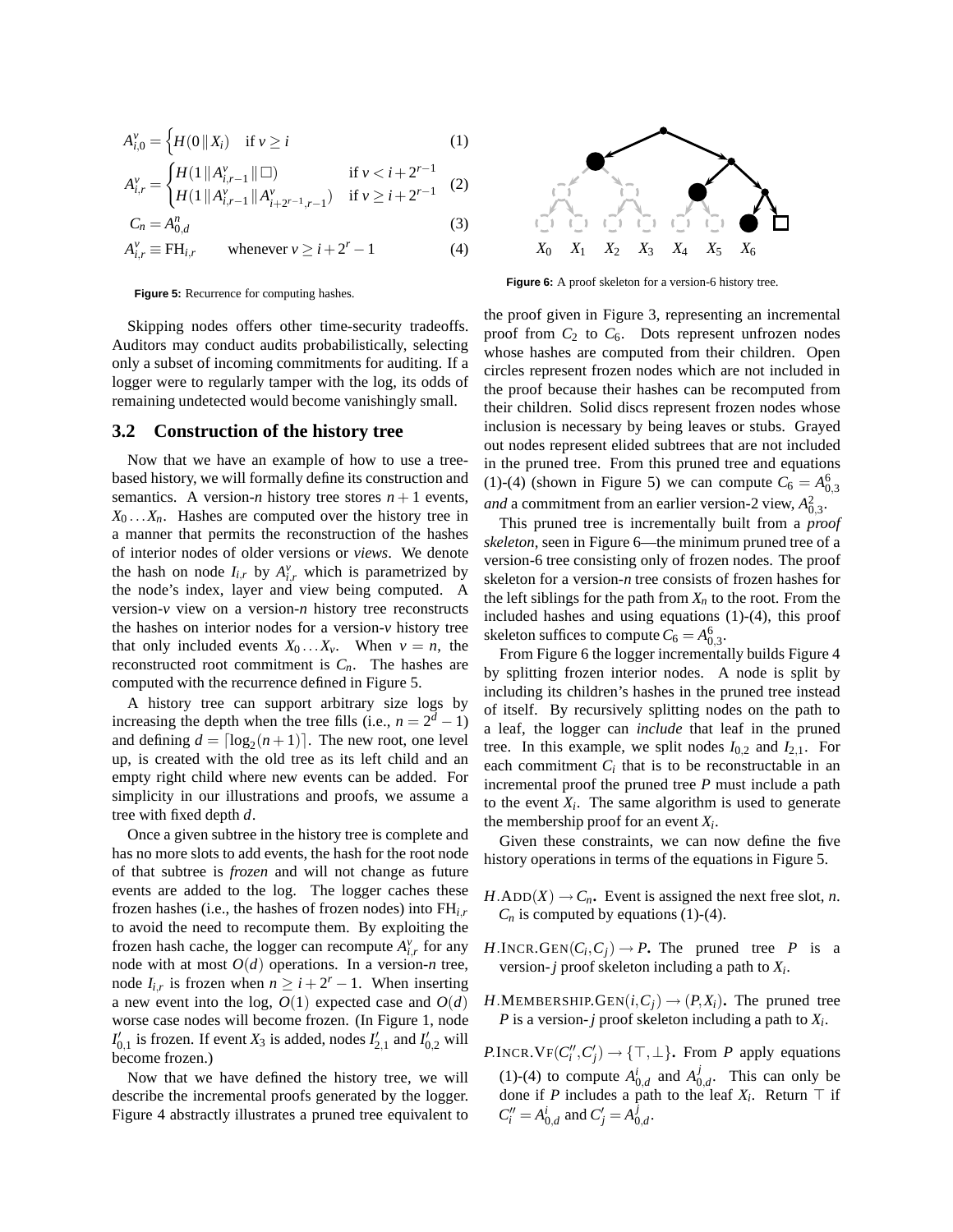$P$ .MEMBERSHIP.VF $(i, C'_j, X'_i) \rightarrow \{\top, \bot\}$ . From  $P$  apply equations (1)-(4) to compute  $A_0^j$  $\int_{0,d}^{J}$ . Also extract  $X_i$  from the pruned tree *P*, which can only be done if *P* includes a path to event *X<sub>i</sub>*. Return  $\top$  if  $C'_{j} = A_0^j$  $_{0,d}^{J}$  and  $X_i = X'_i$ .

Although incremental and membership proofs have different semantics, they both follow an identical tree structure and can be built and audited by a common implementation. In addition, a single pruned tree *P* can embed paths to several leaves to satisfy multiple auditing requests.

**What is the size of a pruned tree used as a proof?** The pruned tree necessary for satisfying a self-contained incremental proof between  $C_i$  and  $C_j$  or a membership proof for  $i$  in  $C_i$  requires that the pruned tree include a path to nodes  $X_i$  and  $X_j$ . This resulting pruned tree contains at most 2*d* frozen nodes, logarithmic in the size of the log.

In a real implementation, the log may have moved on to a later version, *k*. If the auditor requested an incremental proof between  $C_i$  and  $C_j$ , the logger would return the latest commitment *Ck*, and a pruned tree of at most 3*d* nodes, based around a version-*k* tree including paths to *X<sup>i</sup>* and *X<sup>j</sup>* . More typically, we expect auditors will request an incremental proof between a commitment  $C_i$  and the latest commitment. The logger can reply with the latest commitment  $C_k$  and pruned tree of at most 2*d* nodes that included a path to *X<sup>i</sup>* .

**The frozen hash cache** In our description of the history tree, we described the *full representation* when we stated that the logger stores frozen hashes for all frozen interior nodes in the history tree. This cache is redundant whenever a node's hash can be recomputed from its children. We expect that logger implementations, which build pruned trees for audits and queries, will maintain and use the cache to improve efficiency.

When generating membership proofs, incremental proofs, and query lookup results, there is no need for the resulting pruned tree to include redundant hashes on interior nodes when they can be recomputed from their children. We assume that pruned trees used as proofs will use this *minimum representation*, containing frozen hashes only for stubs, to reduce communication costs.

**Can overheads be reduced by exploiting redundancy between proofs?** If an auditor is in regular communication with the logger, demanding incremental proofs between the previously seen commitment and the latest commitment, there is redundancy between the pruned subtrees on successive queries.

If an auditor previously requested an incremental proof between  $C_i$  and  $C_j$  and later requests an incremental proof *P* between  $C_j$  and  $C_n$ , the two proofs will share hashes on the path to leaf *X<sup>j</sup>* . The logger may send a *partial proof* that omits these common hashes, and only contains the expected  $O(\log_2(n-j))$  frozen hashes that are not shared

between the paths to  $X_i$  and  $X_n$ . This devolves to  $O(1)$ if a proof is requested after every insertion. The auditor need only cache *d* frozen hashes to make this work.

**Tree history time-stamping service** Our history tree can be adapted to implement a round-based timestamping service. After every round, the logger publishes the last commitment in public medium such as a newspaper. Let  $C_i$  be the commitment from the prior round and  $C_k$  be the commitment of the round a client requests that its document  $X_j$  be timestamped. A client can request a pruned tree including a path to leaves *X<sup>i</sup>* ,*X<sup>j</sup>* ,*Xk*. The pruned tree can be verified against the published commitments to prove that  $X_i$  was submitted in the round and its order within that round, without the cooperation of the logger.

If a separate history tree is built for each round, our history tree is equivalent to the threaded authentication tree proposed by Buldas et al. [10] for time-stamping systems.

#### **3.3 Storing the log on secondary storage**

Our history tree offers a curious property: it can be easily mapped onto write-once append-only storage. Once nodes become frozen, they become immutable, and are thus safe to output. This ordering is predetermined, starting with  $(X_0)$ ,  $(X_1, I_{0,1})$ ,  $(X_2)$ ,  $(X_3, I_{2,1}, I_{0,2})$ ,  $(X_4)$ .... Parentheses denote the nodes written by each ADD transaction. If nodes within each group are further ordered by their layer in the tree, this order is simply a post-order traversal of the binary tree. Data written in this linear fashion will minimize disk seek overhead, improving the disk's write performance. Given this layout, and assuming all events are the same size on disk, converting from an (*index*,*layer*) to the byte index used to store that node takes  $O(\log n)$  arithmetic operations, permitting efficient direct access.

In order to handle variable-length events, event data can be stored in a separate write-once append-only *value store*, while the leaves of the history tree contain offsets into the value store where the event contents may be found. Decoupling the history tree from the value store also allows many choices for how events are stored, such as databases, compressed files, or standard flat formats.

#### **3.4 Comparing to other systems**

In this section, we evaluate the time and space tradeoffs between our history tree and earlier hash chain and skip list structures. In all three designs, membership proofs have the same structure and size as incremental proofs, and proofs are generated in time proportional to their size.

Maniatis and Baker [43] present a tamper-evident log using a deterministic variant of a skip list [53]. The skip list history is like a hash-chain incorporating extra skip links that hop over many nodes, allowing for logarithmic lookups.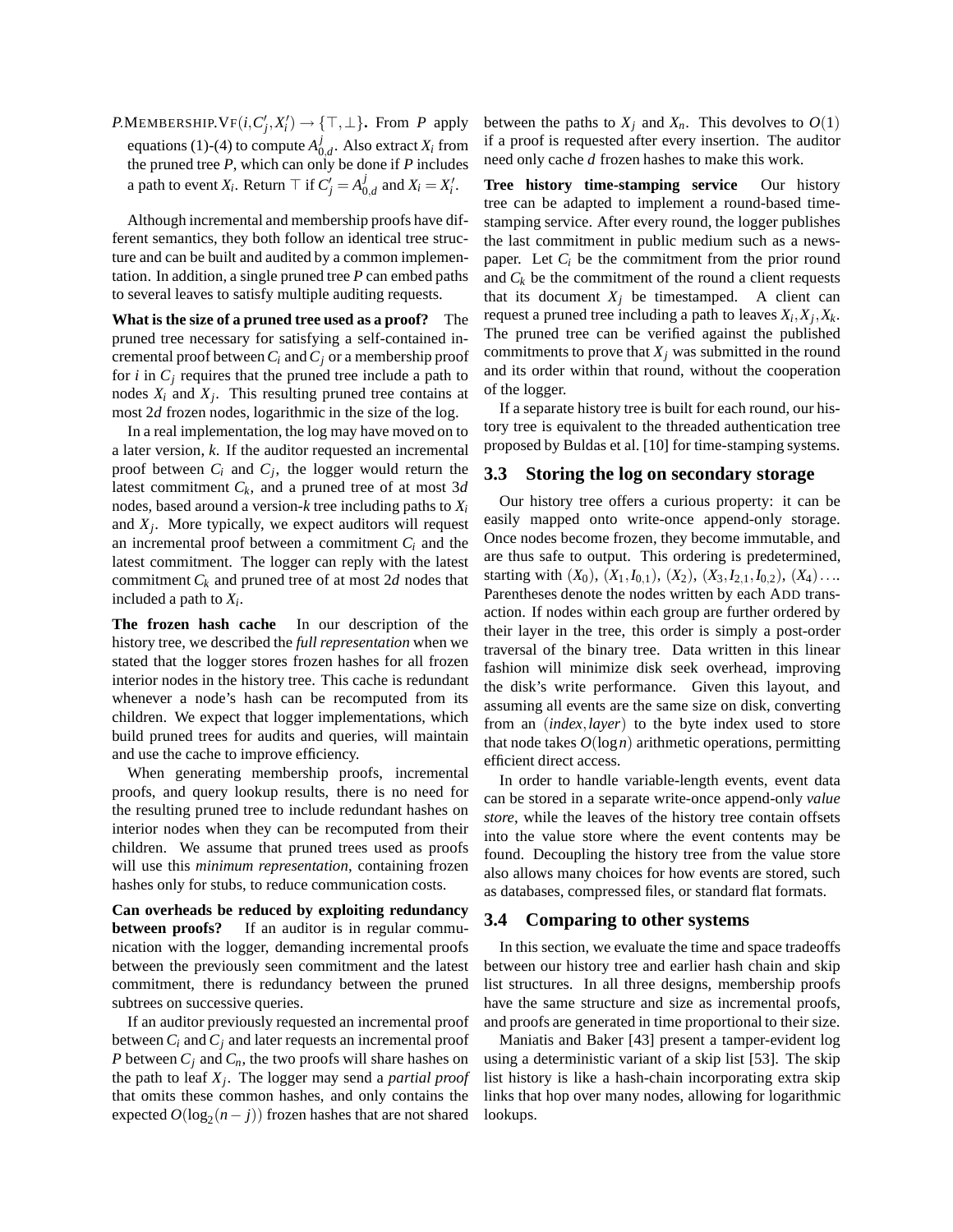|                                      | Hash chain | Skip list        | History tree     |
|--------------------------------------|------------|------------------|------------------|
| ADD Time                             | O(1)       | O(1)             | $O(\log_2 n)$    |
| INCR. GEN proof size to $C_k$        | $O(n-k)$   | O(n)             | $O(\log_2 n)$    |
| MEMBERSHIP. GEN proof size for $X_k$ | $O(n-k)$   | O(n)             | $O(\log_2 n)$    |
| Cache size                           |            | $O(\log_2 n)$    | $O(\log_2 n)$    |
| INCR. GEN partial proof size         |            | $O(n-j)$         | $O(\log_2(n-j))$ |
| MEMBERSHIP.GEN partial proof size    |            | $O(\log_2(n-i))$ | $O(\log_2(n-i))$ |

**Table 1:** We characterize the time to add an event to the log and the size of full and partial proofs generated in terms of *n*, the number of events in the log. For partial proofs audits, *j* denotes the number of events in the log at the time of the last audit and *i* denotes the index of the event being membership-audited.

In Table 1 we compare the three designs. All three designs have  $O(1)$  storage per event and  $O(1)$  commitment size. For skip list histories and tree histories, which support partial proofs (described in Section 3.2), we present the cache size and the expected proof sizes in terms of the number of events in the log, *n*, and the index, *j*, of the prior contact with the logger or the index *i* of the event being looked up. Our tree-based history strictly dominates both hash chains and skip lists in proof generation time and proof sizes, particularly when individual clients and auditors only audit a subset of the commitments or when partial proofs are used.

**Canonical representation** A hash chain history and our history tree have a canonical representation of both the history and of proofs within the history. In particular, from a given commitment*Cn*, there exists one unique path to each event  $X_i$ . When there are multiple paths auditing is more complex because the alternative paths must be checked for consistency with one another, both within a single history, and between the stream of histories  $C_i, C_{i+1}, \ldots$  committed by the logger. Extra paths may improve the efficiency of looking up past events, such as in a skip list, or offer more functionality [17], but cannot be trusted by auditors and must be checked.

Maniatis and Baker [43] claim to support logarithmicsized proofs, however they suffer from this multi-path problem. To verify internal consistency, an auditor with no prior contact with the logger must receive every event in the log in every incremental or membership proof.

Efficiency improves for auditors in regular contact with the logger that use partial proofs and cache  $O(\log_2 n)$  state between incremental audits. If an auditor has previously verified the logger's internal consistency up to  $C_j$ , the auditor will be able to verify the logger's internal consistency up to a future commitment  $C_n$  with the receipt of events  $X_{i+1}$ ... $X_n$  Once an auditor knows that the skip list is internally consistent the links that allow for logarithmic lookups can be trusted and subsequent membership proofs on old events will run in  $O(\log_2 n)$  time. Skip list histories were designed to function in this mode, with each auditor eventually receiving every event in the log.

**Auditing is required** Hash chains and skip lists only offer a complexity advantage over the history tree when

adding new events, but this advantage is fleeting. If the logger knows that a given commitment will never be audited, it is free to tamper with the events fixed by that commitment, and the log is no longer provably tamper evident. Every commitment returned by the logger must have a non-zero chance of being audited and any evaluation of tamper-evident logging must include the costs of this unavoidable auditing. With multiple auditors, auditing overhead is further multiplied. After inserting an event, hash chains and skip lists suffer an  $O(n - j)$  disadvantage the moment they do incremental audits between the returned commitment and prior commitments. They cannot reduce this overhead by, for example, only auditing a random subset of commitments.

Even if the threat model is weakened from our alwaysuntrusted logger to the forward-integrity threat model (See Section 2.4), hash chains and skip lists are less efficient than the history tree. Clients can forgo auditing just-added events, but are still required to do incremental audits to prior commitments, which are expensive with hash chains or skip lists.

# **4 Merkle aggregation**

Our history tree permits  $O(\log_2 n)$  access to arbitrary events, given their index. In this section, we extend our history tree to support efficient, tamper-evident content searches through a feature we call *Merkle aggregation*, which encodes auxiliary information into the history tree. Merkle aggregation permits the logger to perform authorized purges of the log while detecting unauthorized deletions, a feature we call *safe deletion*.

As an example, imagine that a client flags certain events in the log as "important" when it stores them. In the history tree, the logger propagates these flags to interior nodes, setting the flag whenever either child is flagged. To ensure that the tagged history is tamper-evident, this flag can be incorporated into the hash label of a node and checked during auditing. As clients are assumed to be trusted when inserting into the log, we assume clients will properly annotate their events. Membership auditing will detect if the logger incorrectly stored a leaf with the wrong flag or improperly propagated the flag. Incremental audits would detect tampering if any frozen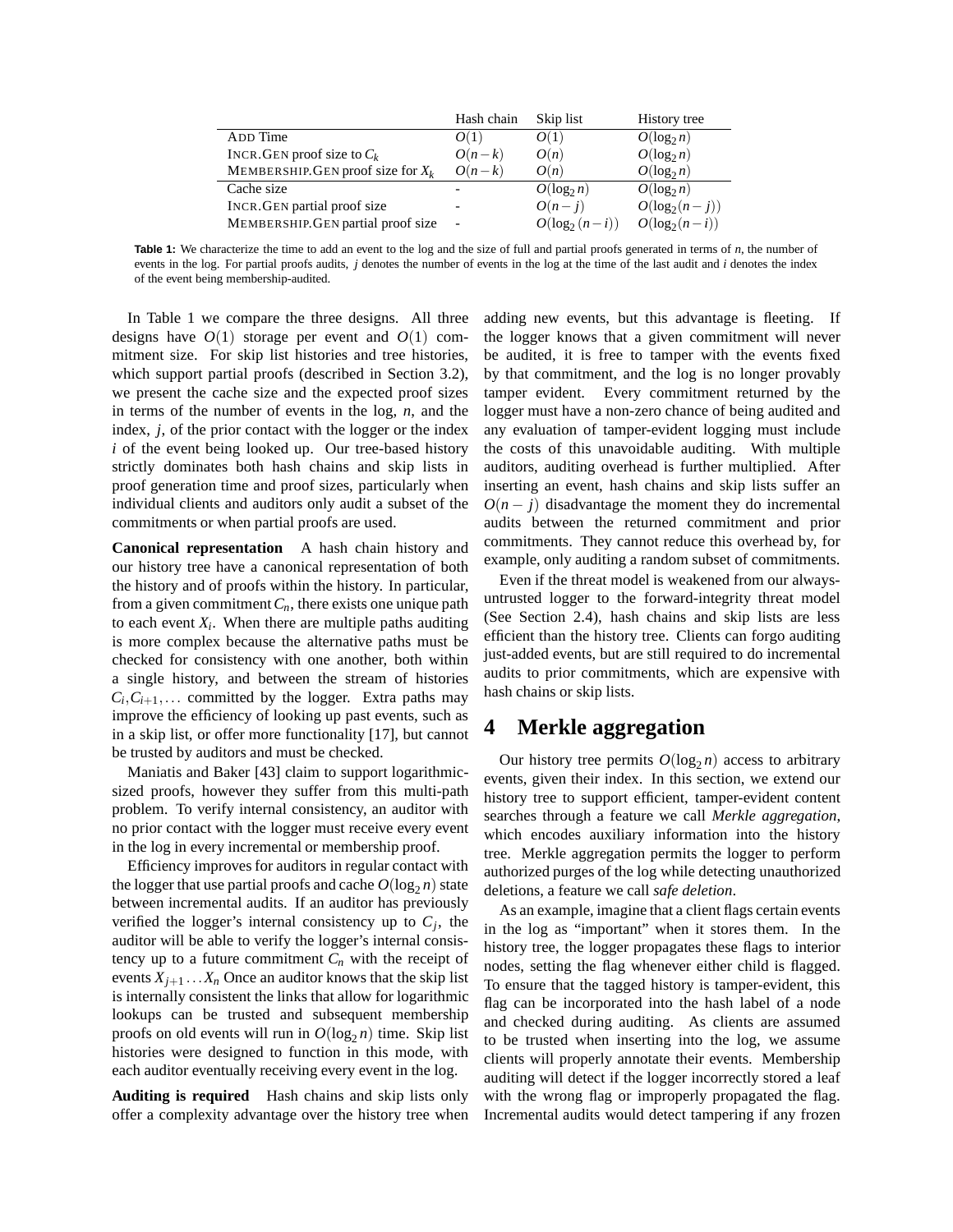node had its flag altered. Now, when an auditor requests a list of only flagged events, the logger can generate that list along with a proof that the list is complete. If there are relatively few "important" events, the query results can skip over large chunks of the history.

To generate a proof that the list of flagged events is complete, the logger traverses the full history tree *H*, pruning any subtrees without the flag set, and returns a pruned tree *P* containing only the visited nodes. The auditor can ensure that no flagged nodes were omitted in *P* by performing its own recursive traversal on *P* and verifying that every stub is unflagged.

Figure 7 shows the pruned tree for a query against a version-5 history with events  $X_2$  and  $X_5$  flagged. Interior nodes in the path from  $X_2$  and  $X_5$  to the root will also be flagged. For subtrees containing no matching events, such as the parent of  $X_0$  and  $X_1$ , we only need to retain the root of the subtree to vouch that its children are unflagged.

#### **4.1 General attributes**

Boolean flags are only one way we may flag log events for later queries. Rather than enumerate every possible variation, we abstract an aggregation strategy over attributes into a 3-tuple,  $(τ, ⊕, Γ)$ . τ represents the type of attribute or attributes that an event has.  $\oplus$  is a deterministic function used to compute the attributes on an interior node in the history tree by *aggregating* the attributes of the node's children.  $\Gamma$  is a deterministic function that maps an event to its attributes. In our example of client-flagged events, the aggregation strategy is  $(\tau := \text{Bool}, \oplus := \vee, \Gamma(x) := x \text{.} is Flagger.$ 

For example, in a banking application, an attribute could be the dollar value of a transaction, aggregated with the MAX function, permitting queries to find all transactions over a particular dollar value and detect if the logger tampers with the results. This corresponds to  $(\tau)$ : INT,  $\oplus :=$  MAX,  $\Gamma(x) := x.value$ ). Or, consider events having internal timestamps, generated by the client, arriving at the logger out of order. If we attribute each node in the tree with the earliest and latest timestamp found among its children, we can now query the logger for all nodes within a given time range, regardless of the order of event arrival.

There are at least three different ways to implement keyword searching across logs using Merkle aggregation. If the number of keywords is fixed in advance, then the attribute τ for events can be a bit-vector or sparse bitvector combined with  $\oplus := \vee$ . If the number of keywords is unknown, but likely to be small,  $\tau$  can be a sorted list of keywords, with  $\oplus := \cup$  (set union). If the number of keywords is unknown and potentially unbounded, then a Bloom filter [8] may be used to represent them, with  $\tau$ being a bit-vector and  $\oplus := \vee$ . Of course, the Bloom filter would then have the potential of returning false positives to a query, but there would be no false negatives.



Figure 7: Demonstration of Merkle aggregation with some events flagged as important (highlighted). Frozen nodes that would be included in a query are represented as solid discs.

Merkle aggregation is extremely flexible because Γ can be *any* deterministic computable function. However, once a log has been created,  $(\tau, \oplus, \Gamma)$  are fixed for that log, and the set of queries that can be made is restricted based on the aggregation strategy chosen. In Section 5 we describe how we were able to apply these concepts to the metadata used in Syslog logs.

#### **4.2 Formal description**

To make attributes tamper-evident in history trees, we modify the computation of hashes over the tree to include them. Each node now has a hash label denoted by  $A_{i,r}^v$ .*H* and an annotation denoted by  $A_{i,r}^{\gamma}$ . A for storing attributes. Together these form the node data that is attached to each node in the history tree. Note that the hash label of node,  $A_{i,r}^v$ .*H*, does *not* fix its own attributes,  $A_{i,r}^v$ .*A*. Instead, we define a *subtree authenticator*  $A_{i,r}^{\nu}$   $* = H(A_{i,r}^{\nu}, H \parallel A_{i,r}^{\nu}, A)$ that fixes the attributes and hash of a node, and recursively fixes every hash and attribute in its subtree. Frozen hashes  $FH_{i,r}$ .*A* and  $FH_{i,r}$ .*H* and  $FH_{i,r}$ .\* are defined analogously to the non-Merkle-aggregation case.

We could have defined this recursion in several different ways. This representation allows us to elide unwanted subtrees with a small stub, containing one hash and one set of attributes, while exposing the attributes in a way that makes it possible to locally detect if the attributes were improperly aggregated.

Our new mechanism for computing hash and aggregates for a node is given in equations (5)-(10) in Figure 8. There is a strong correspondence between this recurrence and the previous one in Figure 5. Equations (6) and (7) extract the hash and attributes of an event, analogous to equation (1). Equation (9) handles aggregation of attributes between a node and its children. Equation (8) computes the hash of a node in terms of the subtree authenticators of its children.

INCR.GEN and MEMBERSHIP.GEN operate the same as with an ordinary history tree, except that wherever a frozen hash was included in the proof  $(FH_{i,r})$ , we now include both the hash of the node, FH*i*,*<sup>r</sup>* .*H*, and its attributes FH*i*,*<sup>r</sup>* .*A*. Both are required for recomputing  $A_{i,r}^{\nu}$ .*A* and  $A_{i,r}^{\nu}$ .*H* for the parent node. ADD, INCR.VF,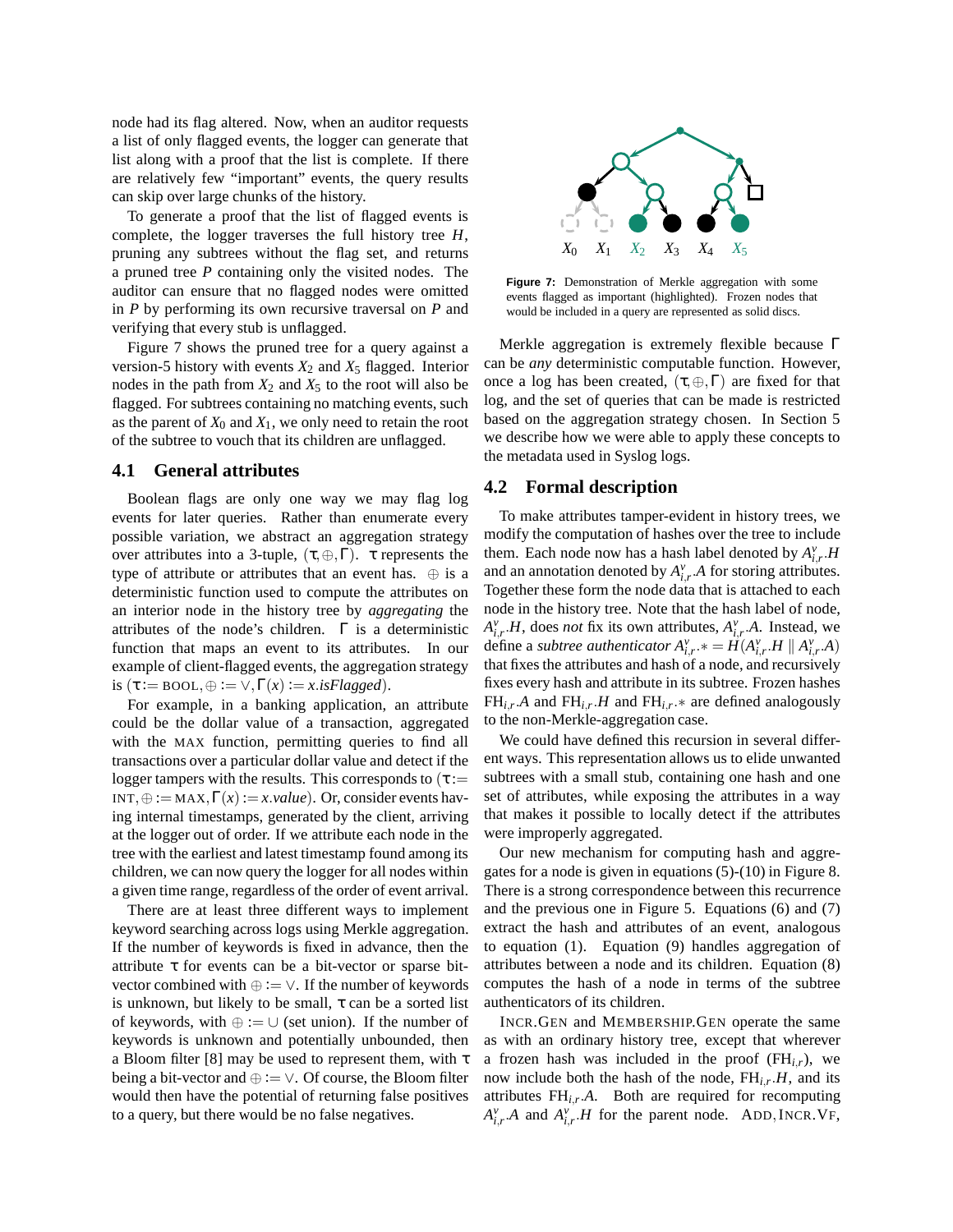$$
A_{i,r}^{\nu} * = H(A_{i,r}^{\nu} \cdot H \parallel A_{i,r}^{\nu} \cdot A)
$$
 (5)

$$
A_{i,0}^{\nu}.H = \begin{cases} H(0 \parallel X_i) & \text{if } \nu \ge i \end{cases} \tag{6}
$$

$$
A_{i,0}^{\nu} \cdot A = \begin{cases} \Gamma(X_i) & \text{if } \nu \ge i \end{cases}
$$
 (7)

$$
A_{i,r}^{\nu}.H = \begin{cases} H(1 \, \| \, A_{i,r-1}^{\nu}.* \, \| \, \square) & \text{if } \nu < i+2^{r-1} \\ H(1 \, \| \, A_{i,r-1}^{\nu}.* \, \| \, A_{i+2^{r-1},r-1}^{\nu}.* \,) & \text{if } \nu \geq i+2^{r-1} \end{cases} \tag{8}
$$

$$
A_{i,r}^{\nu}A = \begin{cases} A_{i,r-1}^{\nu}A & \text{if } \nu < i+2^{r-1} \\ A_{i,r-1}^{\nu}A \oplus A_{i+2^{r-1},r-1}^{\nu}A & \text{if } \nu \geq i+2^{r-1} \end{cases}
$$
(9)

$$
C_n = A_{0,d}^n. \tag{10}
$$

**Figure 8:** Hash computations for Merkle aggregation

and MEMBERSHIP.VF are the same as before except for using the equations (5)-(10) for computing hashes and propagating attributes. Merkle aggregation inflates the storage and proof sizes by a factor of  $(A + B)/A$  where *A* is the size of a hash and *B* is the size of the attributes.

#### **4.2.1 Queries over attributes**

In Merkle aggregation queries, we permit query results to contain false positives, i.e., events that do not match the query *Q*. Extra false positive events in the result only impact performance, not correctness, as they may be filtered by the auditor. We forbid false negatives; every event matching *Q* will be included in the result.

Unfortunately, Merkle aggregation queries can only match attributes, not events. Consequently, we must conservatively transform a query *Q* over events into a predicate *Q* <sup>Γ</sup> over attributes and require that it be *stable*, with the following properties: If *Q* matches an event then  $Q^{\Gamma}$  matches the attributes of that event (i.e.,  $\forall_{x} Q(x) \Rightarrow$  $Q^{\Gamma}(\Gamma(x))$ ). Furthermore, if  $Q^{\Gamma}$  is true for either child of a node, it must be true for the node itself (i.e.,  $\forall_{x,y} Q^{\Gamma}(x)$   $\vee$  $Q^{\Gamma}(y) \Rightarrow Q^{\Gamma}(x \oplus y)$  and  $\forall_x Q^{\Gamma}(x) \vee Q^{\Gamma}(\square) \Rightarrow Q^{\Gamma}(x \oplus \square)$ ).

Stable predicates can falsely match nodes or events for two reasons: events' attributes may match *Q* <sup>Γ</sup> without the events matching *Q*, or nodes may occur where  $(Q^{\Gamma}(x) \vee Q^{\Gamma}(y))$  is false, but  $Q^{\Gamma}(x \oplus y)$  is true. We call a predicate *Q exact* if there can be no false matches. This occurs when  $Q(x) \Leftrightarrow Q^{\Gamma}(\Gamma(x))$  and  $Q^{\Gamma}(x) \vee Q^{\Gamma}(y) \Leftrightarrow$  $Q^{\Gamma}(x \oplus y)$ . Exact queries are more efficient because a query result does not include falsely matching events and the corresponding pruned tree proving the correctness of the query result does not require extra nodes.

Given these properties, we can now define the additional operations for performing authenticated queries on the log for events matching a predicate *Q* Γ .

 $H.\text{QUERY}(C_j, Q^{\Gamma}) \to P$  Given a predicate  $Q^{\Gamma}$  over attributes τ, returns a pruned tree where every elided subtrees does not match *Q* Γ .

 $P$ .QUERY.  $VF(C'_j, Q^{\Gamma}) \rightarrow \{\top, \bot\}$  Checks the pruned tree *P* and returns ⊤ if every stub in *P* does not match *Q* Γ and the reconstructed commitment  $C_j$  is the same as  $C'_j$ .

Building a pruned tree containing all events matching a predicate  $Q^{\Gamma}$  is similar to building the pruned trees for membership or incremental auditing. The logger starts with a proof skeleton then recursively traverses it, splitting interior nodes when  $Q^{\Gamma}(FH_{i,r}.A)$  is true. Because the predicate  $Q^{\Gamma}$  is stable, no event in any elided subtree can match the predicate. If there are *t* events matching the predicate  $Q^{\Gamma}$ , the pruned tree is of size at most  $O((1 + t) \log_2 n)$  (i.e., *t* leaves with  $\log_2 n$  interior tree nodes on the paths to the root).

To verify that *P* includes all events matching *Q* Γ , the auditor does a recursive traversal over *P*. If the auditor finds an interior stub where  $Q^{\Gamma}(FH_{i,r}.A)$  is true, the verification fails because the auditor found a node that was supposed to have been split. (Unfrozen nodes will always be split as they compose the proof skeleton and only occur on the path from  $X_j$  to the root.) The auditor must also verify that pruned tree *P* commits the same events as the commitment  $C_j'$  by reconstructing the root commitment  $C_j$  using the equations (5)-(10) and checking that  $C_j = C'_j$ .

As with an ordinary history tree, a Merkle aggregating tree requires auditing for tamper-detection. If an event is never audited, then there is no guarantee that its attributes have been properly included. Also, a dishonest logger or client could deliberately insert false log entries whose attributes are aggregated up the tree to the root, causing garbage results to be included in queries. Even so, if *Q* is stable, a malicious logger cannot hide matching events from query results without detection.

#### **4.3 Applications**

**Safe deletion** Merkle aggregation can be used for expiring old and obsolete events that do not satisfy some predicate and prove that no other events were deleted inappropriately. While Merkle aggregation queries prove that no matching event is excluded from a query result, safe deletion requires the contrapositive: proving to an auditor that each purged event was legitimately purged because it did not match the predicate.

Let  $Q(x)$  be a stable query that is true for all events that the logger must keep. Let  $Q^{\Gamma}(x)$  be the corresponding predicate over attributes. The logger stores a pruned tree that includes all nodes and leaf events where  $Q^{\Gamma}(x)$  is true. The remaining nodes may be elided and replaced with stubs. When a logger cannot generate a path to a previously deleted event *X<sup>i</sup>* , it instead supplies a pruned tree that includes a path to an ancestor node  $A$  of  $X_i$  where  $Q^{\Gamma}(A)$  is false. Because *Q* is stable, if  $Q^{\Gamma}(A)$  is false, then  $Q^{\Gamma}(\Gamma(X_i))$  and  $Q(X_i)$  must also be false.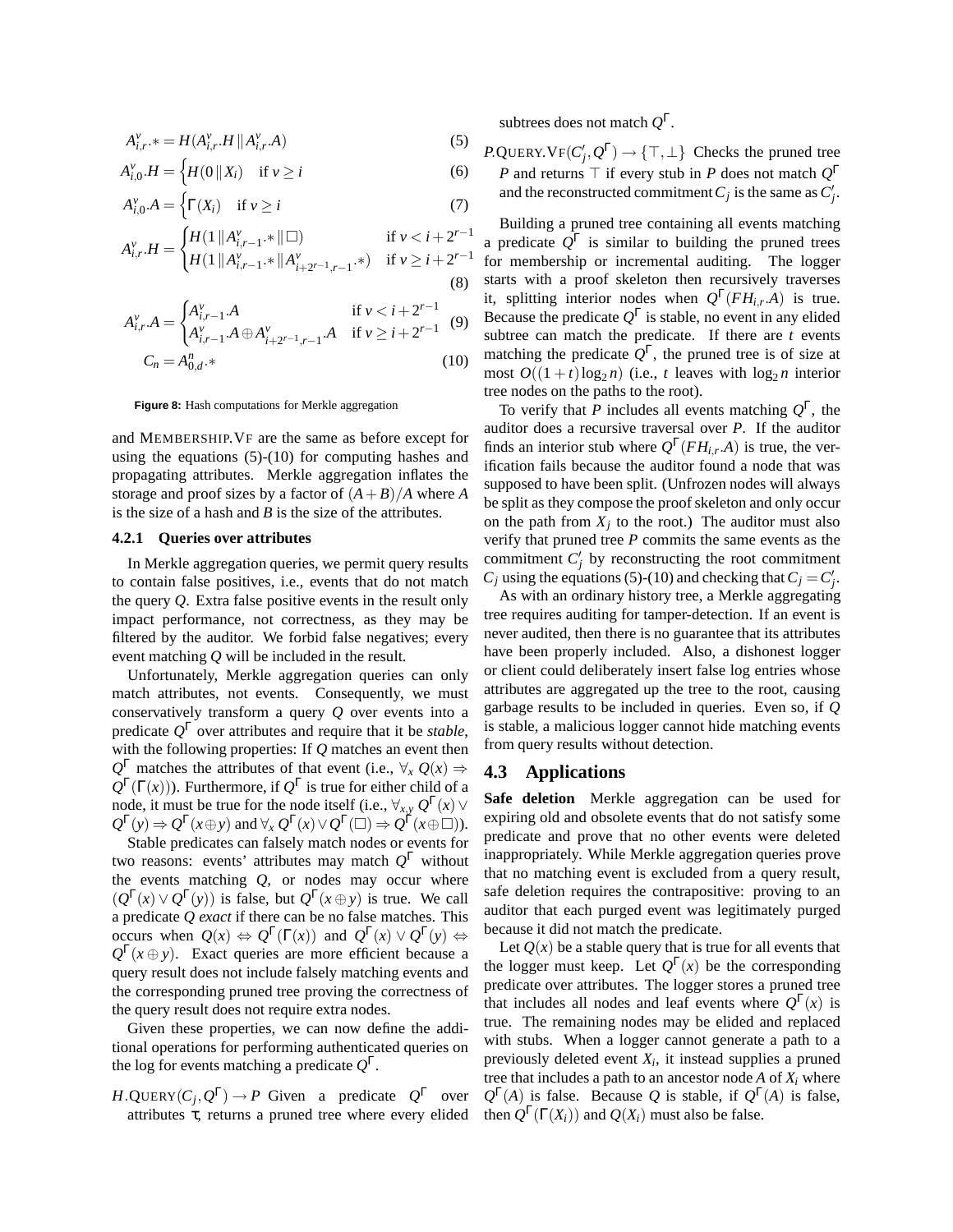Safe deletion and auditing policies must take into account that if a subtree containing events  $X_i \dots X_j$  is purged, the logger is unable to generate incremental or membership proofs involving commitments  $C_i \dots C_j$ . The auditing policy must require that any audits using those commitments be performed before the corresponding events are deleted, which may be as simple as requiring that clients periodically request an incremental proof to a later or long-lived commitment.

Safe deletion will not save space when using the append-only storage described in Section 3.3. However, if data-destruction policies require destroying a subset of events in the log, safe deletion may be used to prove that no unauthorized log events were destroyed.

**"Private" search** Merkle aggregation enables a weak variant of private information retrieval [14], permitting clients to have privacy for the specific contents of their events. To aggregate the attributes of an event, the logger only needs the attributes of an event,  $\Gamma(X_i)$ , not the event itself. To verify that aggregation is done correctly also only requires the attributes of an event. If clients encrypt their events and digitally sign their public attributes, auditors may verify that aggregation is done correctly while clients preserve their event privacy from the logger and other clients and auditors.

Bloom filters, in addition to providing a compact and approximate way to represent the presence or absence of a large number of keywords, can also enable private indexing (see, e.g., Goh [23]). The logger has no idea what the individual keywords are within the Bloom filter; many keywords could map to the same bit. This allows for private keywords that are still protected by the integrity mechanisms of the tree.

# **5 Syslog prototype implementation**

Syslog is the standard Unix-based logging system [38], storing events with many attributes. To demonstrate the effectiveness of our history tree, we built an implementation capable of storing and searching syslog events. Using events from syslog traces, captured from our departmental servers, we evaluated the storage and performance costs of tamper-evident logging and secure deletion.

Each syslog event includes a timestamp, the host generating the event, one of 24 *facilities* or subsystem that generated the event, one of 8 logging *levels*, and the *message*. Most events also include a *tag* indicating the program generating the event. Solutions for authentication, management, and reliable delivery of syslog events over the network have already been proposed [48] and are in the process of being standardized [32], but none of this work addresses the logging semantics that we wish to provide.

Our prototype implementation was written in a hybrid of Python 2.5.2 and C++ and was benchmarked on an Intel Core 2 Duo 2.4GHz CPU with 4GB of RAM in 64-bit mode under Linux. Our present implementation is single-threaded, so the second CPU core is underutilized. Our implementation uses SHA-1 hashes and 1024-bit DSA signatures, borrowed from the OpenSSL library.

In our implementation, we use the array-based postorder traversal representation discussed in Section 3.3. The value store and history tree are stored in separate write-once append-only files and mapped into memory. Nodes in the history tree use a fixed number of bytes, permitting direct access. Generating membership and incremental proofs requires RAM proportional to the size of the proof, which is logarithmic in the number of events in the log. Merkle aggregation query result sizes are presently limited to those which can fit in RAM, approximately 4 million events.

The storage overheads of our tamper-evident history tree are modest. Our prototype stores five attributes for each event. Tags and host names are encoded as 2-of-32 bit Bloom filters. Facilities and hosts are encoded as bit-vectors. To permit range queries to find every event in a particular range of time, an interval is used to encode the message timestamp. All together, there are twenty bytes of attributes and twenty bytes for a SHA-1 hash for each node in the history tree. Leaves have an additional twelve bytes to store the offset and length of the event contents in the value store.

We ran a number of simulations of our prototype to determine the processing time and space overheads of the history tree. To this end, we collected a trace of four million events from thirteen of our departmental server hosts over 106 hours. We observed 9 facilities, 6 levels, and 52 distinct tags. 88.1% of the events are from the mail server and 11.5% are from 98,743 failed ssh connection attempts. Only .393% of the log lines are from other sources. In testing our history tree, we replay this trace 20 times to insert 80 million events. Our syslog trace, after the replay, occupies 14.0 GB, while the history tree adds an additional 13.6 GB.

#### **5.1 Performance of the logger**

The logger is the only centralized host in our design and may be a bottleneck. The performance of a real world logger will depend on the auditing policy and relative frequency between inserting events and requesting audits. Rather than summarize the performance of the logger for one particular auditing policy, we benchmark the costs of the various tasks performed by the logger.

Our captured syslog traces averaged only ten events per second. Our prototype can insert events at a rate of 1,750 events per second, including DSA signature generation. Inserting an event requires four steps, shown in Table 2, with the final step, signing the resulting commitment, responsible for most of the processing time. Throughput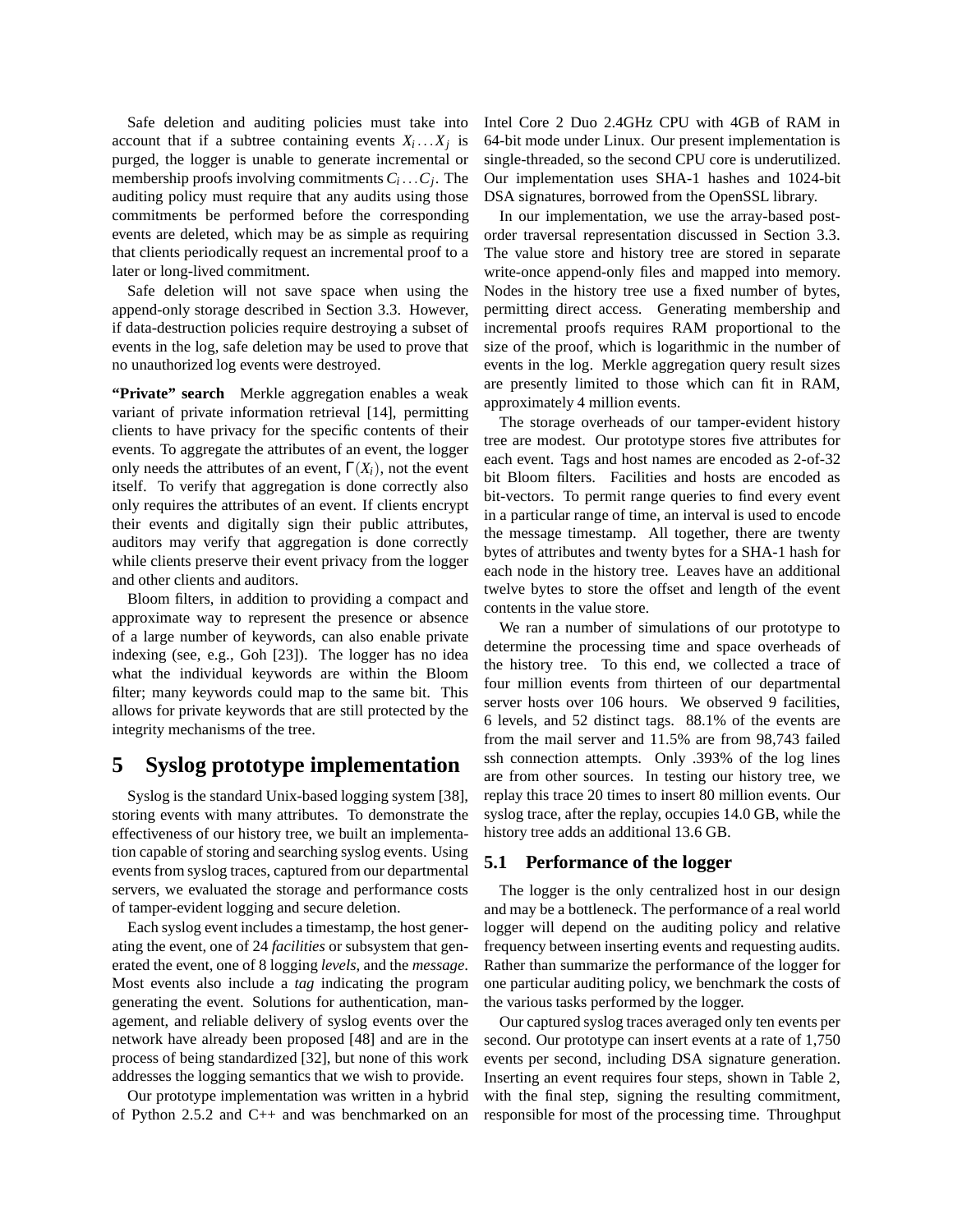| Step | Task                  | % of CPU | Rate         |
|------|-----------------------|----------|--------------|
|      |                       |          | (events/sec) |
| А    | Parse syslog message  | 2.4%     | 81,000       |
| В    | Insert event into log | 2.6%     | 66,000       |
|      | Generate commitment   | 11.8%    | 15,000       |
| D    | Sign commitment       | 83.3%    | 2,100        |
|      | Membership proofs     |          | 8,600        |
|      | (with locality)       |          |              |
|      | Membership proofs     |          | 32           |
|      | (no locality)         |          |              |

**Table 2:** Performance of the logger in each of the four steps required to insert an event and sign the resulting commitment and in generating membership proofs. Rates are given assuming nothing other than the specified step is being performed.

would increase to 10,500 events per second if the DSA signatures were computed elsewhere (e.g., leveraging multiple CPU cores). (Section 6 discusses scalability in more detail.) This corresponds to 1.9MB/sec of uncompressed syslog data (1.1 TB per week).

We also measured the rate at which our prototype can generate membership and incremental proofs. The size of an incremental proof between two commitments depends upon the distance between the two commitments. As the distance varies from around two to two million events, the size of a self-contained proof varies from 1200 bytes to 2500 bytes. The speed for generating these proofs varies from 10,500 proofs/sec to 18,000 proofs/sec, with shorter distances having smaller proof sizes and faster performance than longer distances. For both incremental and membership proofs, compressing by gzip [18] halves the size of the proofs, but also halves the rate at which proofs can be generated.

After inserting 80 million events into the history tree, the history tree and value store require 27 GB, several times larger than our test machine's RAM capacity. Table 2 presents our results for two membership auditing scenarios. In our first scenario we requested membership proofs for random events chosen among the most recent 5 million events inserted. Our prototype generated 8,600 self-contained membership proofs per second, averaging 2,400 bytes each. In this high-locality scenario, the most recent 5 million events were already sitting in RAM. Our second scenario examined the situation when audit requests had low locality by requesting membership proofs for random events anywhere in the log. The logger's performance was limited to our disk's seek latency. Proof size averaged 3,100 bytes and performance degraded to 32 membership proofs per second. (We discuss how this might be overcome in Section 6.2.)

To test the scalability of the history tree, we benchmarked insert performance and auditing performance on our original 4 million event syslog event trace, without replication, and the 80 million event trace after 20x replication. Event insertion and incremental auditing are roughly 10% slower on the larger log.

#### **5.2 Performance of auditors and clients**

The history tree places few demands upon auditors or clients. Auditors and clients must verify the logger's commitment signatures and must verify the correctness of pruned tree replies to auditing requests. Our machine can verify 1,900 DSA-1024 signatures per second. Our current tree parser is written in Python and is rather slow. It can only parse 480 pruned trees per second. Once the pruned tree has been parsed, our machine can verify 9,000 incremental or membership proofs per second. Presently, one auditor cannot verify proofs as fast as the logger can generate them, but auditors can clearly operate independently of one another, in parallel, allowing for exceptional scaling, if desired.

#### **5.3 Merkle aggregation results**

In this subsection, we describe the benefits of Merkle aggregation in generating query results and in safe deletion. In our experiments, due to limitations of our implementation in generating large pruned trees, our Merkle aggregation experiments used the smaller four million event log.

We used 86 different predicates to investigate the benefits of safe deletion and the overheads of Merkle aggregation queries. We used 52 predicates, each matching one tag, 13 predicates, each matching one host, 9 predicates, each matching one facility, 6 predicates, one matching each level, and 6 predicates, each matching the *k* highest logging levels.

The predicates matching tags and hosts use Bloom filters, are *inexact*, and may have false positives. This causes 34 of the 65 Bloom filter query results to include more nodes than our "worst case" expectation for exact predicates. By using larger Bloom filters, we reduce the chances of spurious matches. When a 4-of-64 Bloom filter is used for tags and hostnames, pruned trees resulting from search queries average 15% fewer nodes, at the cost of an extra 64 bits of attributes for each node in the history tree. In a real implementation, the exact parameters of the Bloom filter would best be tuned to match a sample of the events being logged.

**Merkle aggregation and safe deletion** Safe deletion allows the purging of unwanted events from the log. Auditors define a stable predicate over the attributes of events indicating which events must be kept, and the logger keeps a pruned tree of only those matching events. In our first test, we simulated the deletion of all events except those from a particular host. The pruned tree was generated in 14 seconds, containing 1.92% of the events in the full log and serialized to 2.29% of the size of the full tree. Although 98.08% of the events were purged, the logger was only able to purge 95.1% of the nodes in the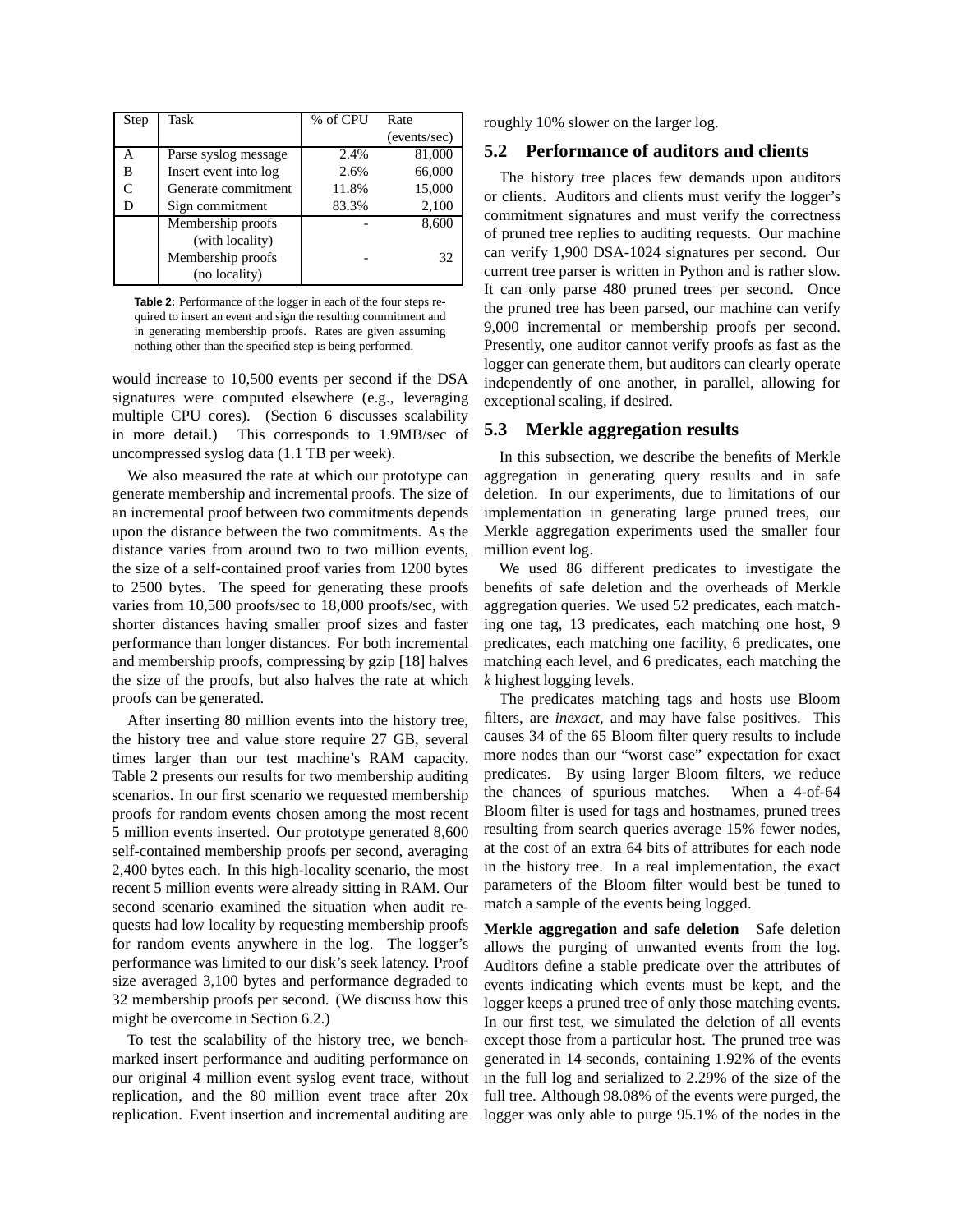

**Figure 9:** Safe deletion overhead. For a variety of queries, we plot the fraction of hashes and attributes kept after deletion versus the fraction of events kept.

history tree because the logger must keep the hash label and attributes for the root nodes of elided subtrees.

When measuring the size of a pruned history tree generated by safe deletion, we assume the logger caches hashes and attributes for all interior nodes in order to be able to quickly generate proofs. For each predicate, we measure the *kept ratio*, the number of interior node or stubs in a pruned tree of all nodes matching the predicate divided by the number of interior nodes in the full history tree. In Figure 9 for each predicate we plot the kept ratio versus the fraction of events matching the predicate. We also plot the analytic best-case and worst-case bounds, based on a continuous approximation. The minimum overhead occurs when the matching events are contiguous in the log. The worst-case occurs when events are maximally separated in the log. Our Bloom-filter queries do worse than the "worst-case" bound because Bloom filter matches are inexact and will thus trigger false positive matches on interior nodes, forcing them to be kept in the resulting pruned tree. Although many Bloom filters did far worse than the "worst-case," among the Bloom filters that matched fewer than 1% of the events in the log, the logger is still able to purge over 90% of the nodes in the history tree and often did much better than that.

**Merkle aggregation and authenticated query results** In our second test, we examine the overheads for Merkle aggregation query lookup results. When the logger generates the results to a query, the resulting pruned tree will contain both matching events and history tree overhead, in the form of hashes and attributes for any stubs. For each predicate, we measure the *query overhead ratio*—the number of stubs and interior nodes in a pruned tree divided by the number of events in the pruned tree. In Figure 10 we plot the query overhead ratio versus the fraction of events matching the query for each of our 86 predicates. This plot shows, for each event matching a predicate, proportionally how much extra overhead is in-



**Figure 10:** Ouery overhead per event. We plot the ratio between the number of hashes and matching events in the result of each query versus the fraction of events matching the query.

curred, per event, for authentication information. We also plot the analytic best-case and worst-case bounds, based on a continuous approximation. The minimum overhead occurs when the matching events are contiguous in the log. The worst-case occurs when events are maximally separated in the log. With exact predicates, the overhead of authenticated query results is very modest, and again, inexact Bloom filter queries will sometimes do worse than the "worst case."

## **6 Scaling a tamper-evident log**

In this section, we discuss techniques to improve the insert throughput of the history tree by using concurrency, and to improve the auditing throughput with replication. We also discuss a technique to amortize the overhead of a digital signature over several events.

#### **6.1 Faster inserts via concurrency**

Our tamper-evident log offers many opportunities to leverage concurrency to increase throughput. Perhaps the simplest approach is to offload signature generation. From Table 2, signatures account for over 80% of the runtime cost of an insert. Signatures are not included in any other hashes and there are no interdependencies between signature computations. Furthermore, signing a commitment does not require knowing anything other than the root commitment of the history tree. Consequently, it's easy to offload signature computations onto additional CPU cores, additional hosts, or hardware crypto accelerators to improve throughput.

It is possible for a logger to also generate commitments concurrently. If we examine Table 2, parsing and inserting events in the log is about two times faster than generating commitments. Like signatures, commitments have no interdependencies on one other; they depend only on the history tree contents. As soon as event  $X_j$  is inserted into the tree and  $O(1)$  frozen hashes are computed and stored,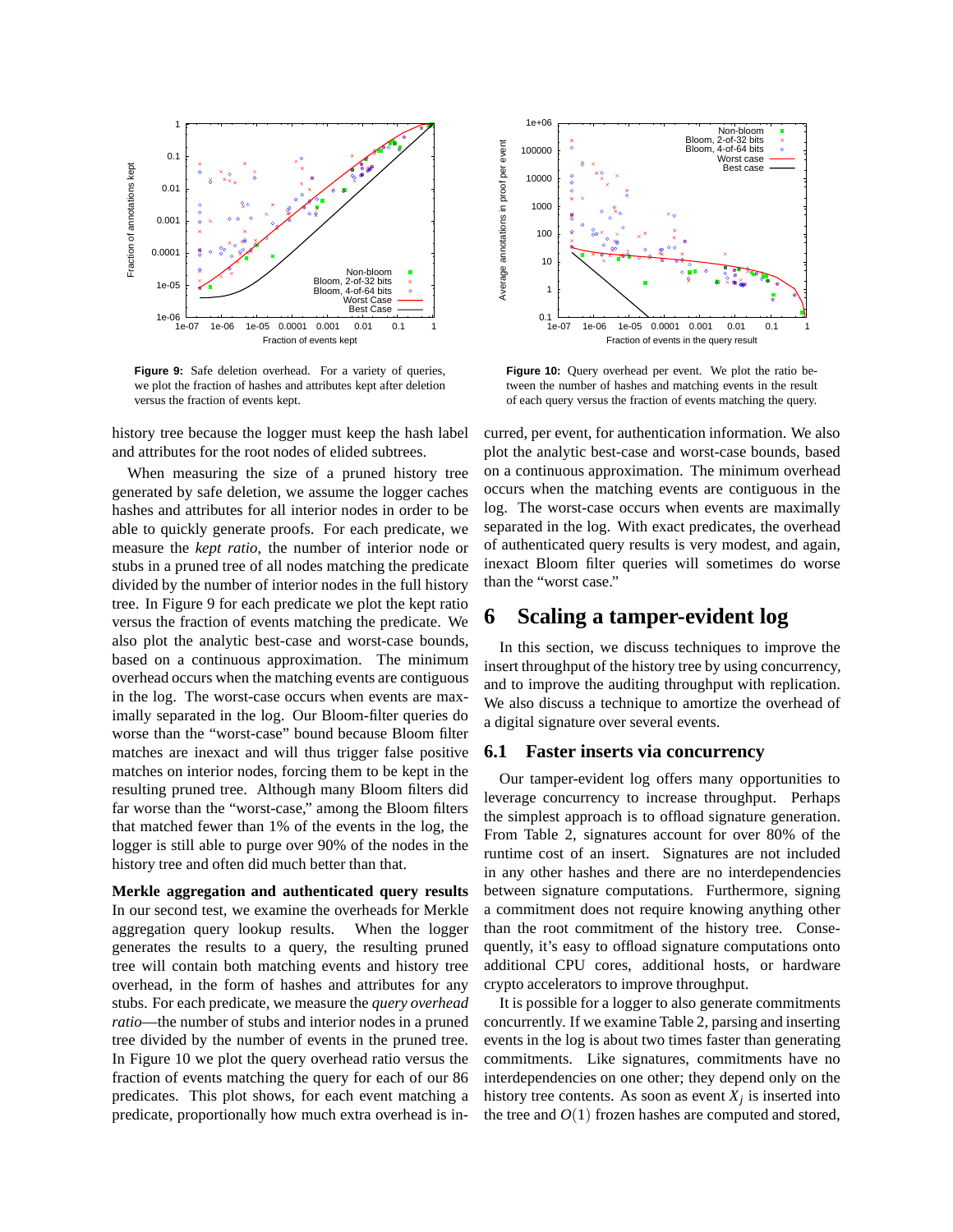a new event may be immediately logged. Computing the commitment  $C_i$  only requires read-only access to the history tree, allowing it to be computed concurrently by another CPU core without interfering with subsequent events. By using shared memory and taking advantage of the append-only write-once semantics of the history tree, we would expect concurrency overhead to be low.

We have experimentally verified the maximum rate at which our prototype implementation, described in Section 5, can insert syslog events into the log at 38,000 events per second using only one CPU core on commodity hardware. This is the maximum throughput our hardware could potentially support. In this mode we assume that digital signatures, commitment generation, and audit requests are delegated to additional CPU cores or hosts. With multiple hosts, each host must build a replica of the history tree which can be done at least as fast as our maximum insert rate of 38,000 events per second. Additional CPU cores on these hosts can then be used for generating commitments or handling audit requests.

For some applications, 38,000 events per second may still not be fast enough. Scaling beyond this would require fragmenting the event insertion and storage tasks across multiple logs. To break interdependencies between them, the fundamental history tree data structure we presently use would need to evolve, perhaps into disjoint logs that occasionally entangle with one another as in timeline entanglement [43]. Designing and evaluating such a structure is future work.

#### **6.2 Logs larger than RAM**

For exceptionally large audits or queries, where the working set size does not fit into RAM, we observed that throughput was limited to disk seek latency. Similar issues occur in any database query system that uses secondary storage, and the same software and hardware techniques used by databases to speed up queries may be used, including faster or higher throughput storage systems or partitioning the data and storing it in-memory across a cluster of machines. A single large query can then be issued to the cluster node managing each sub-tree. The results would then be merged before transmitting the results to the auditor. Because each sub-tree would fit in its host's RAM, sub-queries would run quickly.

#### **6.3 Signing batches of events**

When large computer clusters are unavailable and the performance cost of DSA signatures is the limiting factor in the logger's throughput, we may improve performance of the logger by allowing multiple updates to be handled with one signature computation.

Normally, when a client requests an event *X* to be inserted, the logger assigns it an index *i*, generates the commitment  $C_i$ , signs it, and returns the result. If the

logger has insufficient CPU to sign every commitment, the logger could instead delay returning  $C_i$  until it has a signature for some later commitment  $C_i$  ( $j \ge i$ ). This later signed commitment could then be sent to the client expecting an earlier one. To ensure that the event  $X_i$  in the log committed by  $C_i$  was  $X$ , the client may request a membership proof from commitment *C<sup>j</sup>* to event *i* and verify that  $X_i = X$ . This is safe due to the tamper-evidence of our structure. If the logger were ever to later sign a *C<sup>i</sup>* inconsistent with  $C_j$ , it would fail an incremental proof.

In our prototype, inserting events into the log is twenty times faster than generating and signing commitments. The logger may amortize the costs of generating a signed commitment over many inserted events. The number of events per signed commitment could vary dynamically with the load on the logger. Under light load, the logger could sign every commitment and insert 1,750 events per second. With increasing load, the logger might sign one in every 16 commitments to obtain an estimated insert rate of 17,000 events per second. Clients will still receive signed commitments within a fraction of a second, but several clients can now receive the same commitment. Note that this analysis only considers the maximum insert rate for the log and does not include the costs of replying to audits. The overall performance improvements depend on how often clients request incremental and membership proofs.

### **7 Related work**

There has been recent interest in creating append-only databases for regulatory compliance. These databases permit the ability to access old versions and trace tampering [51]. A variety of different data structures are used, including a B-tree [64] and a full text index [47]. The security of these systems depends on a write-once semantics of the underlying storage that cannot be independently verified by a remote auditor.

Forward-secure digital signature schemes [3] or stream authentication [21] can be used for signing commitments in our scheme or any other logging scheme. Entries in the log may be encrypted by clients for privacy. Kelsey and Schneier [57] have the logger encrypt entries with a key destroyed after use, preventing an attacker from reading past log entries. A hash function is iterated to generate the encryption keys. The initial hash is sent to a trusted auditor so that it may decrypt events. Logcrypt [29] extends this to public key cryptography.

Ma and Tsudik [41] consider tamper-evident logs built using forward-secure sequential aggregating signature schemes [39, 40]. Their design is round-based. Within each round, the logger evolves its signature, combining a new event with the existing signature to generate a new signature, and also evolves the authentication key. At the end of a round, the final signature can authenticate any event inserted.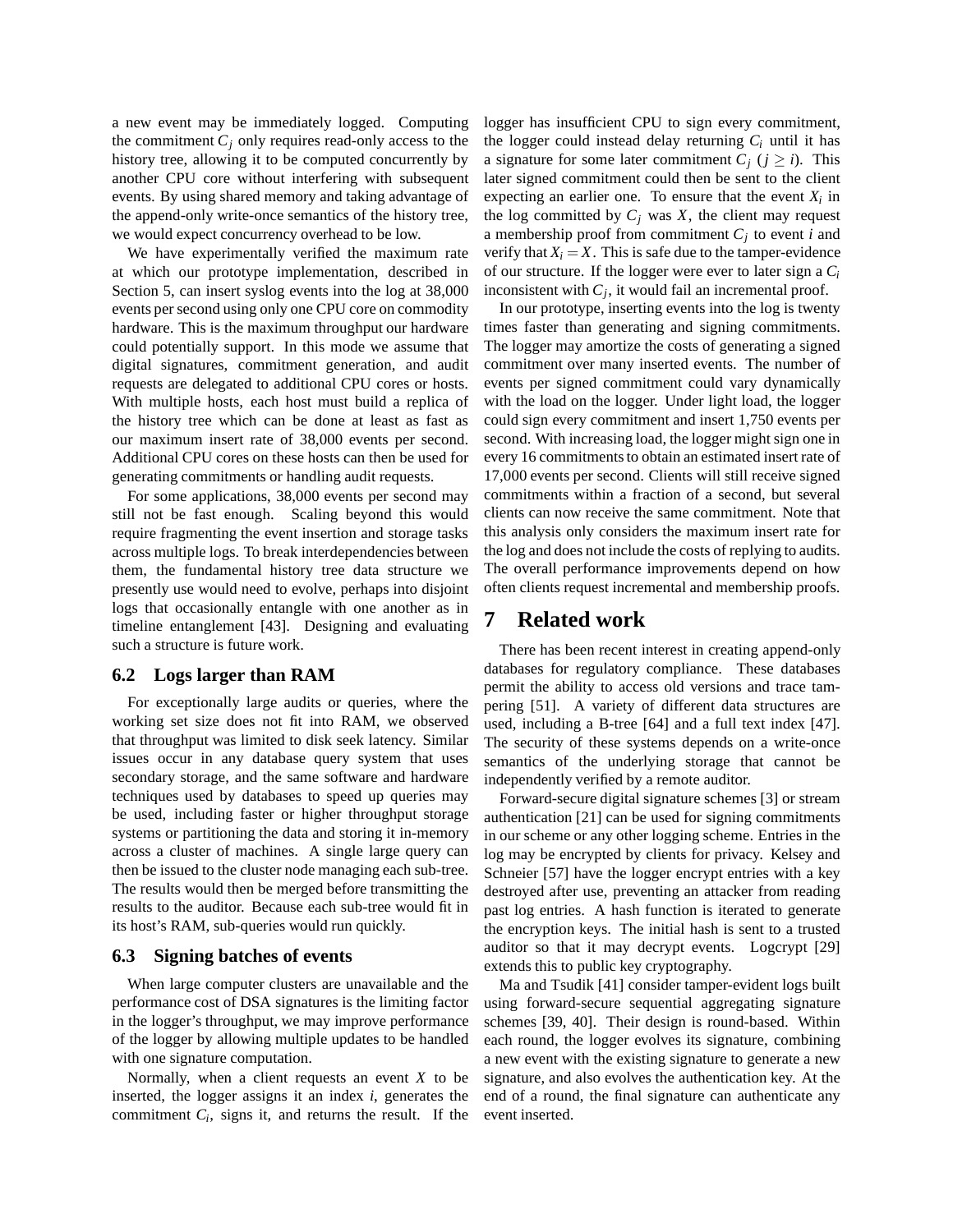Davis et. al. [17] permits keyword searching in a log by trusting the logger to build parallel hash chains for each keyword. Techniques have also been designed for keyword searching encrypted logs [60, 61]. A tamperevident store for voting machines has been proposed, based on append-only signatures [33], but the signature sizes grow with the number of signed messages [6].

Many timestamping services have been proposed in the literature. Haber and Stornetta [27] introduce a timestamping service based on hash chains, which influenced the design of Surety, a commercial timestamping service that publishes their head commitment in a newspaper once a week. Chronos is a digital timestamping service inspired by a skip list, but with a hashing structure similar to our history tree [7]. This and other timestamping designs [9, 10] are round-based. In each round, the logger collects a set of events and stores the events within that round in a tree, skip list, or DAG. At the end of the round the logger publicly broadcasts (e.g., in a newspaper) the commitment for that round. Clients then obtain a logarithmically-sized, tamper-evident proof that their events are stored within that round and are consistent with the published commitment. Efficient algorithms have been constructed for outputting time stamp authentication information for successive events within a round in a streaming fashion, with minimal storage on the server [37]. Unlike these systems, our history tree allows events to be added to the log, commitments generated, and audits to be performed at any time.

Maniatis and Baker [43] introduced the idea of *timeline entanglement*, where every participant in a distributed system maintains a log. Every time a message is received, it is added to the log, and every message transmitted contains the hash of the log head. This process spreads commitments throughout the network, making it harder for malicious nodes to diverge from the canonical timeline without there being evidence somewhere that could be used in an audit to detect tampering. Auditorium [55] uses this property to create a shared "bulletin board" that can detect tampering even when  $N-1$  systems are faulty.

Secure aggregation has been investigated as a distributed protocol in sensor networks for computing sums, medians, and other aggregate values when the host doing the aggregation is not trusted. Techniques include trading off approximate results in return for sublinear communication complexity [12], or using MAC codes to detect one-hop errors in computing aggregates [30]. Other aggregation protocols have been based around hash tree structures similar to the ones we developed for Merkle aggregation. These structures combine aggregation and cryptographic hashing, and include distributed sensor-network aggregation protocols for computing authenticated sums [13] and generic aggregation [45]. The sensor network aggregation protocols interactively generate a secure aggregate of a set of measurements. In Merkle aggregation, we use intermediate aggregates as a tool for performing efficient queries. Also, our Merkle aggregation construction is more efficient than these designs, requiring fewer cryptographic hashes to verify an event.

# **8 Conclusions**

In this work we have shown that regular and continous auditing is a critical operation for any tamper-evident log system, for without auditing, clients cannot detect if a Byzantine logger is misbehaving by not logging events, removing unaudited events, or forking the log. From this requirement we have developed a new tamper-evident log design, based on a new Merkle tree data structure that permits a logger to produce concise proofs of its correct behavior. Our system eliminates any need to trust the logger, instead allowing clients and auditors of the logger to efficiently verify its correct behavior with only a constant amount of local state. By sharing commitments among clients and auditors, our design is resistant even to sophisticated forking or rollback attacks, even in cases where a client might change its mind and try to repudiate events that it had logged earlier.

We also proposed Merkle aggregation, a flexible mechanism for encoding auxiliary attributes into a Merkle tree that allows these attributes to be aggregated from the leaves up to the root of the tree in a verifiable fashion. This technique permits a wide range of efficient, tamper-evident queries, as well as enabling verifiable, safe deletion of "expired" events from the log.

Our prototype implementation supports thousands of events per second, and can easily scale to very large logs. We also demonstrated the effectiveness of Bloom filters to enable a broad range of queries. By virtue of its concise proofs and scalable design, our techniques can be applied in a variety of domains where high volumes of logged events might otherwise preclude the use of tamper-evident logs.

# **Acknowledgements**

The authors gratefully acknowledge Farinaz Koushanfar, Daniel Sandler, and Moshe Vardi for many helpful comments and discussions on this project. The authors also thank the anonymous referees and Micah Sherr, our shepherd, for their assistance. This work was supported, in part, by NSF grants CNS-0524211 and CNS-0509297.

# **References**

- [1] ACCORSI, R., AND HOHL, A. Delegating secure logging in pervasive computing systems. In *Security in Pervasive Computing* (York, UK, Apr. 2006), pp. 58–72.
- [2] ANAGNOSTOPOULOS, A., GOODRICH, M. T., AND TAMASSIA, R. Persistent authenticated dictionaries and their applications. In *International Conference on*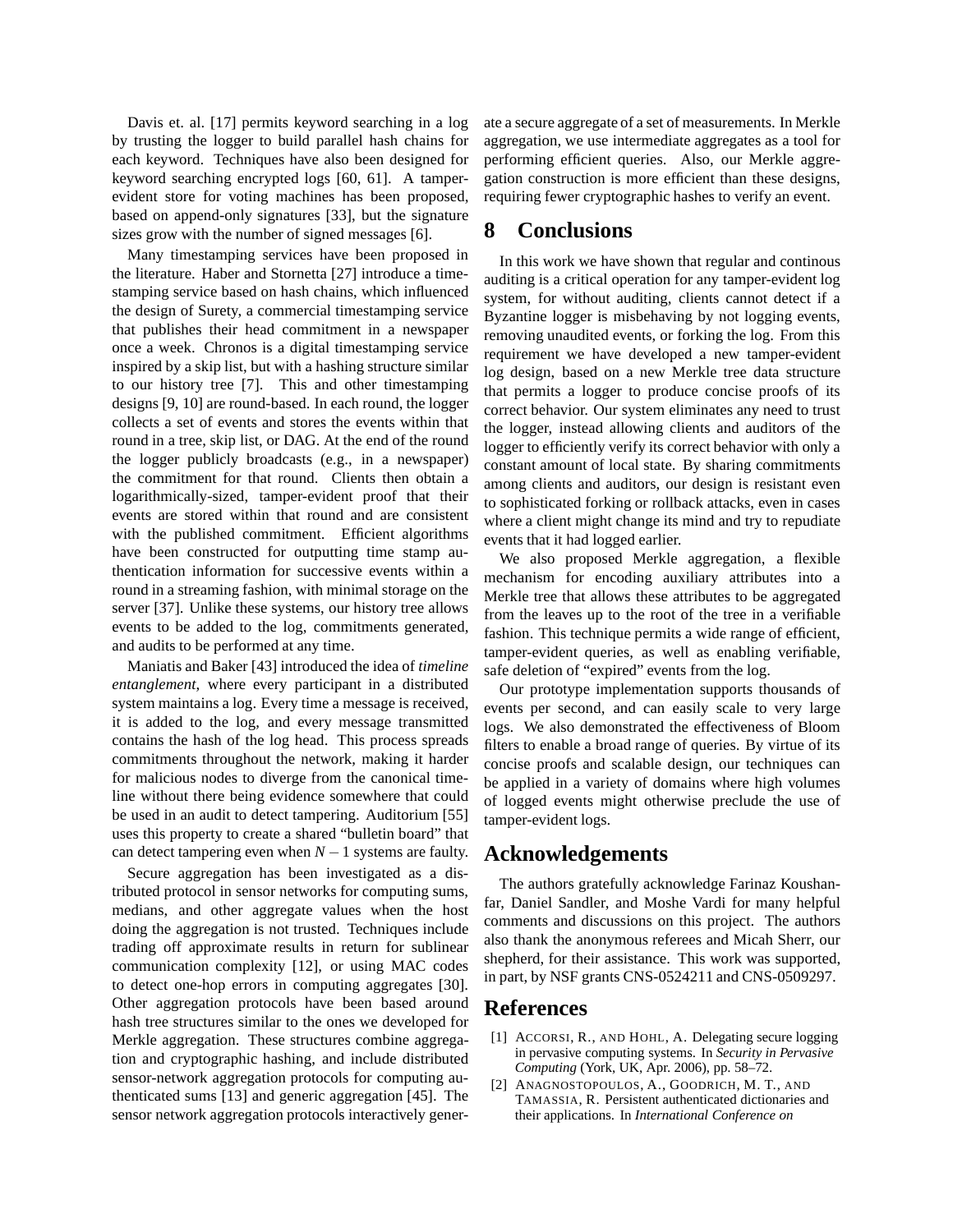*Information Security (ISC)* (Seoul, Korea, Dec. 2001), pp. 379–393.

- [3] BELLARE, M., AND MINER, S. K. A forward-secure digital signature scheme. In *CRYPTO '99* (Santa Barbara, CA, Aug. 1999), pp. 431–448.
- [4] BELLARE, M., AND YEE, B. S. Forward integrity for secure audit logs. Tech. rep., University of California at San Diego, Nov. 1997.
- [5] BENALOH, J., AND DE MARE, M. One-way accumulators: a decentralized alternative to digital signatures. In *Workshop on the Theory and Application of Cryptographic Techniques on Advances in Cryptology (EuroCrypt '93)* (Lofthus, Norway, May 1993), pp. 274–285.
- [6] BETHENCOURT, J., BONEH, D., AND WATERS, B. Cryptographic methods for storing ballots on a voting machine. In *Network and Distributed System Security Symposium (NDSS)* (San Diego, CA, Feb. 2007).
- [7] BLIBECH, K., AND GABILLON, A. CHRONOS: An authenticated dictionary based on skip lists for timestamping systems. In *Workshop on Secure Web Services* (Fairfax, VA, Nov. 2005), pp. 84–90.
- [8] BLOOM, B. H. Space/time trade-offs in hash coding with allowable errors. *Communications of the ACM 13*, 7 (1970), 422–426.
- [9] BULDAS, A., LAUD, P., LIPMAA, H., AND WILLEMSON, J. Time-stamping with binary linking schemes. In *CRYPTO '98* (Santa Barbara, CA, Aug. 1998), pp. 486–501.
- [10] BULDAS, A., LIPMAA, H., AND SCHOENMAKERS, B. Optimally efficient accountable time-stamping. In *International Workshop on Practice and Theory in Public Key Cryptography (PKC)* (Melbourne, Victoria, Australia, Jan. 2000), pp. 293–305.
- [11] CAMENISCH, J., AND LYSYANSKAYA, A. Dynamic accumulators and application to efficient revocation of anonymous credentials. In *CRYPTO '02* (Santa Barbara, CA, Aug. 2002), pp. 61–76.
- [12] CHAN, H., PERRIG, A., PRZYDATEK, B., AND SONG, D. SIA: Secure information aggregation in sensor networks. *Journal Computer Security 15*, 1 (2007), 69–102.
- [13] CHAN, H., PERRIG, A., AND SONG, D. Secure hierarchical in-network aggregation in sensor networks. In *ACM Conference on Computer and Communications Security (CCS '06)* (Alexandria, VA, Oct. 2006), pp. 278–287.
- [14] CHOR, B., GOLDREICH, O., KUSHILEVITZ, E., AND SUDAN, M. Private information retrieval. In *Annual Symposium on Foundations of Computer Science* (Milwaukee, WI, Oct. 1995), pp. 41–50.
- [15] CHUN, B.-G., MANIATIS, P., SHENKER, S., AND KUBIATOWICZ, J. Attested append-only memory: Making adversaries stick to their word. In *SOSP '07* (Stevenson, WA, Oct. 2007), pp. 189–204.
- [16] D. S. PARKER, J., POPEK, G. J., RUDISIN, G., STOUGHTON, A., WALKER, B. J., WALTON, E., CHOW, J. M., EDWARDS, D., KISER, S., AND KLINE, C. Detection of mutual inconsistency in distributed systems. *IEEE Transactions on Software Engineering 9*, 3 (1983), 240–247.
- [17] DAVIS, D., MONROSE, F., AND REITER, M. K. Time-scoped searching of encrypted audit logs. In *Information and Communications Security Conference*

(Malaga, Spain, Oct. 2004), pp. 532–545.

- [18] DEUTSCH, P. Gzip file format specification version 4.3. RFC 1952, May 1996. http://www.ietf.org/rfc/rfc1952.txt.
- [19] DEVANBU, P., GERTZ, M., KWONG, A., MARTEL, C., NUCKOLLS, G., AND STUBBLEBINE, S. G. Flexible authentication of XML documents. *Journal of Computer Security 12*, 6 (2004), 841–864.
- [20] DEVANBU, P., GERTZ, M., MARTEL, C., AND STUBBLEBINE, S. G. Authentic data publication over the internet. *Journal Computer Security 11*, 3 (2003), 291–314.
- [21] GENNARO, R., AND ROHATGI, P. How to sign digital streams. In *CRYPTO '97* (Santa Barbara, CA, Aug. 1997), pp. 180–197.
- [22] GERR, P. A., BABINEAU, B., AND GORDON, P. C. Compliance: The effect on information management and the storage industry. The Enterprise Storage Group, May 2003. http://searchstorage.techtarget.com/tip/0,289483, sid5 gci906152,00.html.
- [23] GOH, E.-J. Secure indexes. Cryptology ePrint Archive, Report 2003/216, 2003. http://eprint.iacr.org/2003/216/ See also http://eujingoh.com/papers/secureindex/.
- [24] GOODRICH, M., TAMASSIA, R., AND SCHWERIN, A. Implementation of an authenticated dictionary with skip lists and commutative hashing. In *DARPA Information Survivability Conference & Exposition II (DISCEX II)* (Anaheim, CA, June 2001), pp. 68–82.
- [25] GOODRICH, M. T., TAMASSIA, R., TRIANDOPOULOS, N., AND COHEN, R. F. Authenticated data structures for graph and geometric searching. In *Topics in Cryptology, The Cryptographers' Track at the RSA Conference (CT-RSA)* (San Francisco, CA, Apr. 2003), pp. 295–313.
- [26] GOYAL, V., PANDEY, O., SAHAI, A., AND WATERS, B. Attribute-based encryption for fine-grained access control of encrypted data. In *ACM Conference on Computer and Communications Security (CCS '06)* (Alexandria, Virginia, Oct. 2006), pp. 89–98.
- [27] HABER, S., AND STORNETTA, W. S. How to time-stamp a digital document. In *CRYPTO '98* (Santa Barbara, CA, 1990), pp. 437–455.
- [28] HAEBERLEN, A., KOUZNETSOV, P., AND DRUSCHEL, P. PeerReview: Practical accountability for distributed systems. In *SOSP '07* (Stevenson, WA, Oct. 2007).
- [29] HOLT, J. E. Logcrypt: Forward security and public verification for secure audit logs. In *Australasian Workshops on Grid Computing and E-research* (Hobart, Tasmania, Australia, 2006).
- [30] HU, L., AND EVANS, D. Secure aggregation for wireless networks. In *Symposium on Applications and the Internet Workshops (SAINT)* (Orlando, FL, July 2003), p. 384.
- [31] ITKIS, G. Cryptographic tamper evidence. In *ACM Conference on Computer and Communications Security (CCS '03)* (Washington D.C., Oct. 2003), pp. 355–364.
- [32] KELSEY, J., CALLAS, J., AND CLEMM, A. Signed Syslog messages. http://tools.ietf.org/id/draft-ietf-syslog-sign-23.txt (work in progress), Sept. 2007.
- [33] KILTZ, E., MITYAGIN, A., PANJWANI, S., AND RAGHAVAN, B. Append-only signatures. In *International Colloquium on Automata, Languages and Programming* (Lisboa, Portugal, July 2005).
- [34] KOCHER, P. C. On certificate revocation and validation. In *International Conference on Financial Cryptography*